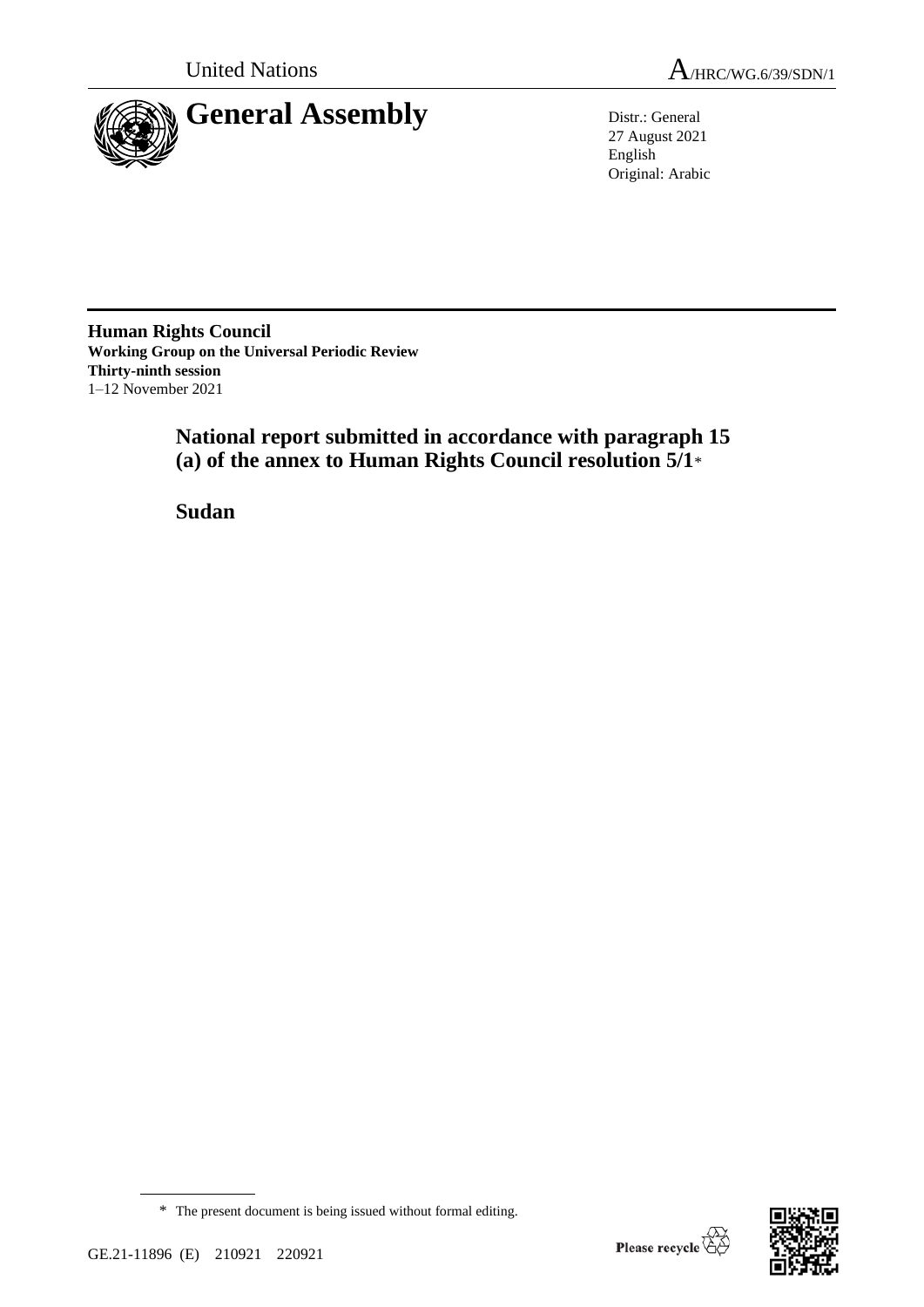# Contents

|     |                                                                                           |  | Page |
|-----|-------------------------------------------------------------------------------------------|--|------|
|     |                                                                                           |  | 3    |
| I.  | Methodology for follow-up to the universal periodic review and report preparation process |  | 3    |
|     | A.                                                                                        |  | 3    |
|     | <b>B.</b>                                                                                 |  | 3    |
| П.  |                                                                                           |  | 4    |
|     | А.                                                                                        |  | 4    |
|     | <b>B.</b>                                                                                 |  | 5    |
|     | C.                                                                                        |  | 5    |
|     | D.                                                                                        |  | 6    |
|     | E.                                                                                        |  | 6    |
| Ш.  |                                                                                           |  | 6    |
|     |                                                                                           |  | 6    |
|     |                                                                                           |  | 7    |
|     |                                                                                           |  | 8    |
|     |                                                                                           |  | 9    |
|     |                                                                                           |  | 14   |
|     |                                                                                           |  | 20   |
|     | Migrants, refugees, asylum seekers, displaced persons and human trafficking               |  | 21   |
|     |                                                                                           |  | 24   |
|     |                                                                                           |  | 26   |
|     |                                                                                           |  | 27   |
| IV. |                                                                                           |  | 28   |
| V.  |                                                                                           |  | 29   |
|     |                                                                                           |  |      |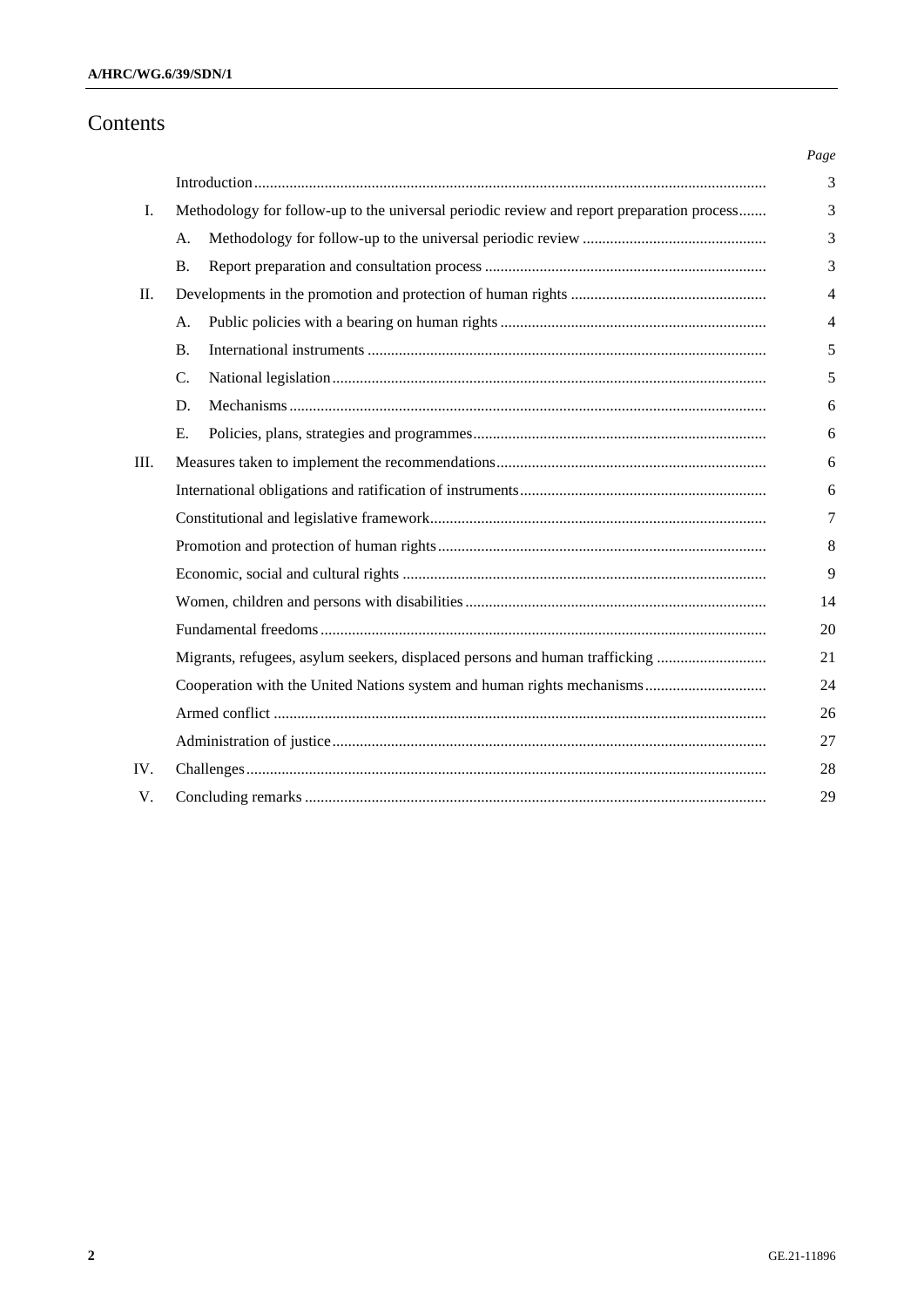# **Introduction**

1. The Republic of the Sudan is honoured to be submitting its third national report to the universal periodic review mechanism, in accordance with the general guidelines of the Human Rights Council and the guidelines for drafting reports for the universal periodic review mechanism. As this report is being submitted, Sudan is fulfilling its obligations to follow up on the outcome of the second cycle of the universal periodic review, and the report will cover developments in the promotion and protection of human rights since the presentation of the second national report.

2. The present report is being submitted during a period of transition occasioned by the widescale uprising of the Sudanese people, which was followed by the creation of a transitional government to pave the way to democracy. The task during the transitional period is to respond to the demands of the revolution and to achieve the goals of freedom, peace and justice.

3. Sudan is submitting its third report following the creation of a country office. In fact, Sudan signed an agreement with the Office of the United Nations High Commissioner for Human Rights (OHCHR) for the establishment of such an office in the country, in September 2019.

4. Sudan reaffirms its respect for and adherence to the outcomes of the universal periodic review, in accordance with paragraph 5 (e) of General Assembly resolution 60/251 of 2006 and with Human Rights Council resolutions 5/1, 16/21 and 17/119.

5. The report reflects developments related to the promotion and protection of human rights since the submission of the second report, and to the implementation of the recommendations accepted by Sudan. It also explains the obstacles the State is facing as it seeks to ensure a wider enjoyment of human rights.

# **I. Methodology for follow-up to the universal periodic review and report preparation process**

### **A. Methodology for follow-up to the universal periodic review**

6. Sudan drafted its third report under the universal periodic review mechanism, in line with the standards, goals and principles of the review and with the general guidelines (including updates) relative to the preparation of information requested under the universal periodic review. The structure of the report is consistent with the guidelines for drafting reports for the third cycle of the universal periodic review mechanism. In order to avoid repetition, information regarding developments since the submission of the second national report has been integrated into the section on measures taken to implement the recommendations.

7. The report details the efforts made by Sudan to implement the recommendations made by the periodic review mechanism following the review of its report under the second cycle, in 2016. That review yielded 244 recommendations of which Sudan accepted 180 and noted 64. The Government of Sudan has effectively adopted these recommendations in the transitional period, during which all international human rights standards and norms have been accommodated.

# **B. Report preparation and consultation process**

8. In drafting this its third report, Sudan adopted a consultative and participatory methodology that is coherent with the guidelines of the United Nations. In preparing the text, Sudan engaged in a high-level consultative process involving all relevant stakeholders in the executive, the legislature and the judiciary as well as the Office of the Public Prosecution, competent agencies, civil society organizations, the national human rights institution and development partners, the purpose being to collect data and information in fulfilment of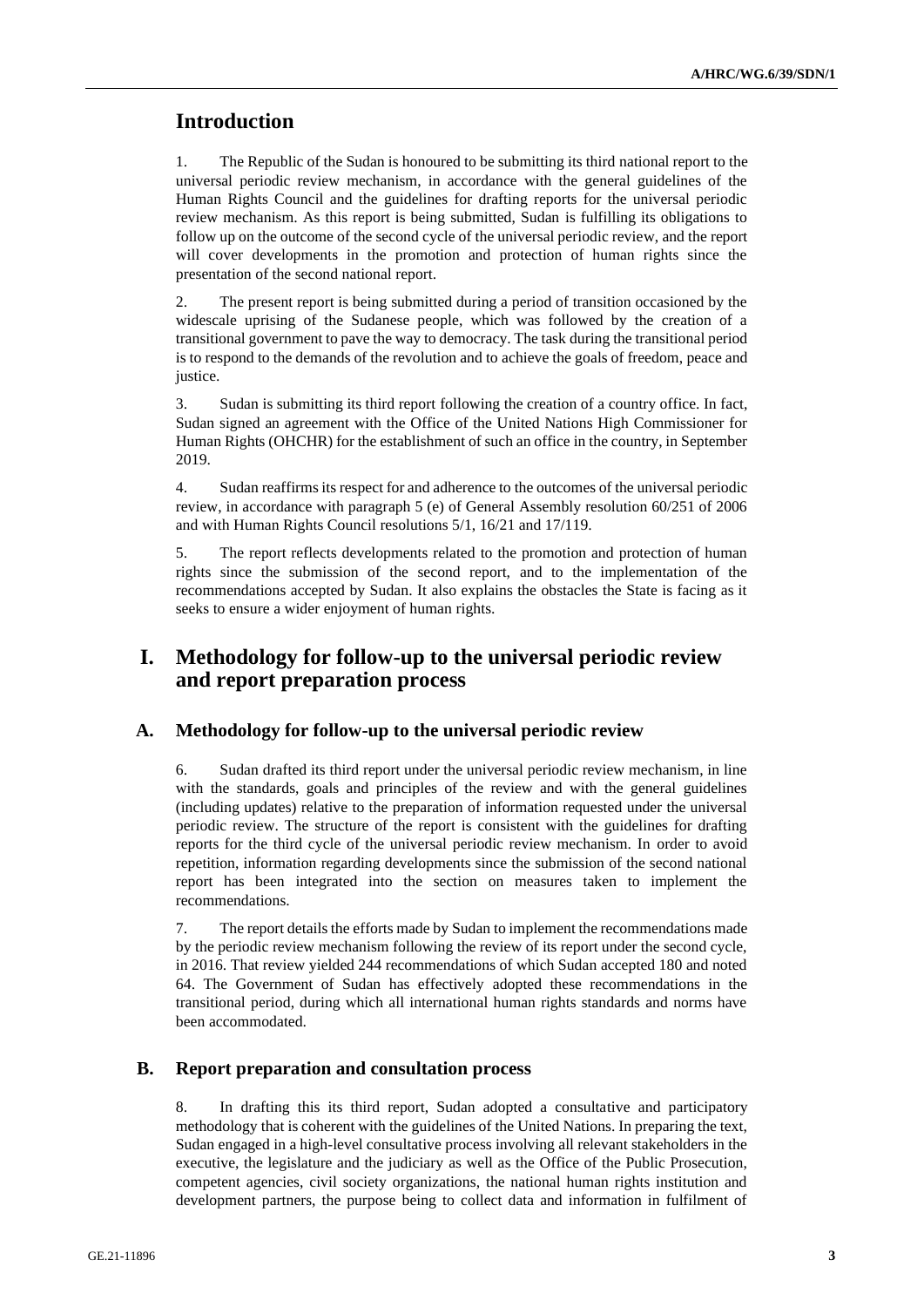obligations arising from the discussion of its previous report. The National Human Rights Mechanism, which was established under Council of Ministers Decree No. 25 of 2021, was the body chiefly responsible for drafting the report and continuing the State's constructive dialogue with the Working Group on the Universal Periodic Review.

9. The current report was drafted following a review of other reports submitted by Sudan to United Nations treaty bodies and of the recommendations those bodies made. Some 70 meetings and 30 workshops were held in that connection, in the capital and in the states, with the involvement of governmental bodies and civil society organizations as well as experts, academics, media figures and activists, and local authorities at both central and provincial levels. This led to the issuance of a list of recommendations which government institutions and ministries have acted to implement.

10. The report provides information on actions taken by Sudan over the past four years to implement those recommendations, in partnership with civil society organizations. It details the measures taken to improve the human rights situation and the progress achieved in the protection and promotion of such rights. Sudan is facing a series of challenges and difficulties, but the State retains the will to continue to develop human rights, in cooperation with international, regional and national mechanisms.

# **II. Developments in the promotion and protection of human rights**

# **A. Public policies with a bearing on human rights**

### **Period prior to the Constitutional Document**

11. The Transitional Military Council, when it took power in the country, issued a number of decisions to promote and protect human rights. They included the following:

- Engaging Sudan to abide by the international instruments to which it is a party;
- Lifting the curfew and the emergency measures imposed before the revolution;
- Releasing all political prisoners detained by security services or convicted by emergency courts for participating in protests;
- Guaranteeing complete press and media freedom as well as freedom of organization and of peaceful assembly, and removing censorship on newspapers and media outlets;
- Imposing a cessation to hostility and a ceasefire in conflict areas;
- Blocking the enforcement of the Public Order Act;
- Engaging in negotiations with civilian bodies with a view to transitioning to civilian authority;
- Making a political declaration to establish a new phase in the country's history, one marked by peace, democracy, rule of law and human rights;
- Establishing the principle of accountability by creating mechanisms to investigate all allegations of human rights violations and involvement in corruption, and to pursue them before the courts.

#### **Period following the Constitutional Document**

- 12. This phase marks the beginning of transition to civil authority as follows:
	- Agreement between the civilian and military components on a political declaration;
	- Formation of governing structures in the form of the Sovereignty Council and the Council of Ministers;
	- Entry into force of the Constitutional Document, chapter XIV of which contains the Bill of Rights. The Bill contains safeguards for the protection and promotion of human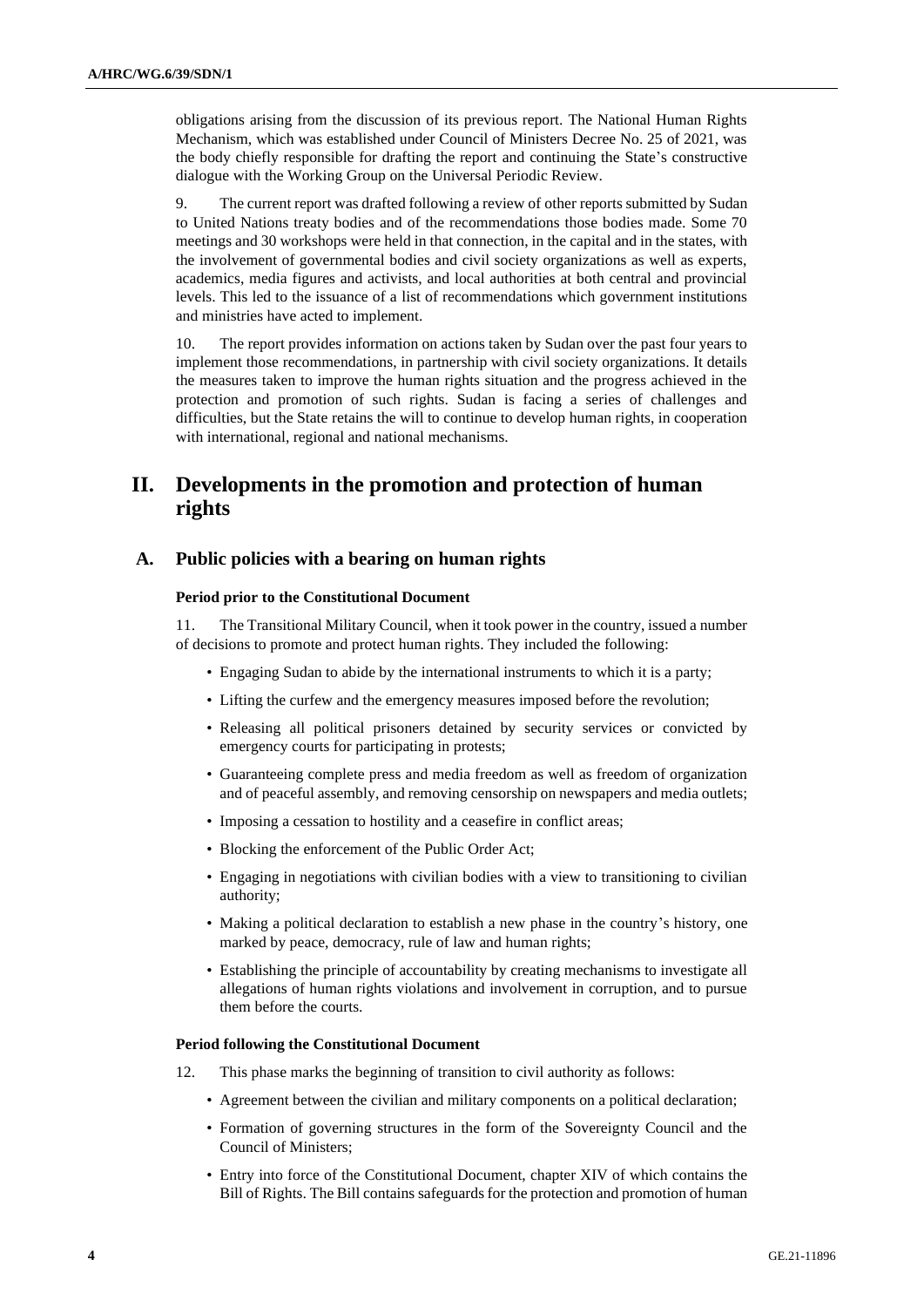rights, most significantly in article 42 (2), which states that treaties and covenants are an integral part of the Constitutional Document itself.

### **B. International instruments**

13. Since submitting its second report, and in reaffirmation of its respect for human rights, Sudan has acceded to and ratified the following instruments:<sup>1</sup>

- Protocol of 2014 to the Forced Labour Convention, 1930 (No. 29), ratified by Sudan in 2020;
- Tripartite Consultation (International Labour Standards) Convention, 1976 (No. 144), ratified by Sudan in 2020;
- Freedom of Association and Protection of the Right to Organise Convention, 1948 (No. 87), ratified by Sudan in 2020;
- A tripartite agreement between Sudan, Chad and the Office of the United Nations High Commissioner for Refugees (UNHCR) concerning Sudanese refugees in Chad, 2018.
- 14. Procedures for ratifying one treaty are still pending:
	- Protocol on the Statute of the African Court of Justice and Human Rights, 2008.

# **C. National legislation**

15. Since submitting its second report, the Government has issued a body of laws and legislation to promote fundamental freedoms and protect human rights. The most significant of these are:<sup>2</sup>

- (a) Public Prosecution Act, of 2017;
- (b) Act on the Commission to Reform the Legal and Justice System, of 2020;
- (c) Peace Commission Act, of 2021;
- (d) Act on the Commission to Combat Corruption and Restore Public Funds, of 2021;
	- (e) Transitional Justice Commission Act, of 2021.

16. A number of laws have been amended to bring them into line with international treaties. They include:

- (a) Criminal Code of 1991, amended in 2020;
- (b) Code of Criminal Procedure of 1991, amended in 2020;
- (c) National Security Act of 2010, amended in 2020;
- (d) Political Parties Act of 2007, amended in 2020;
- (e) Passports and Migration Act of 2015, amended in 2020;
- (f) Anti-Human Trafficking Act of 2014, amended in 2021;
- (g) Trade Unions Act, amended in 2021.
- 17. The Government is considering a number of bills. They include:
	- (a) Bill on the National Human Rights Commission, of 2020;
	- (b) Bill on transitional justice, of 2021;
	- (c) Bill on children's rights, of 2021;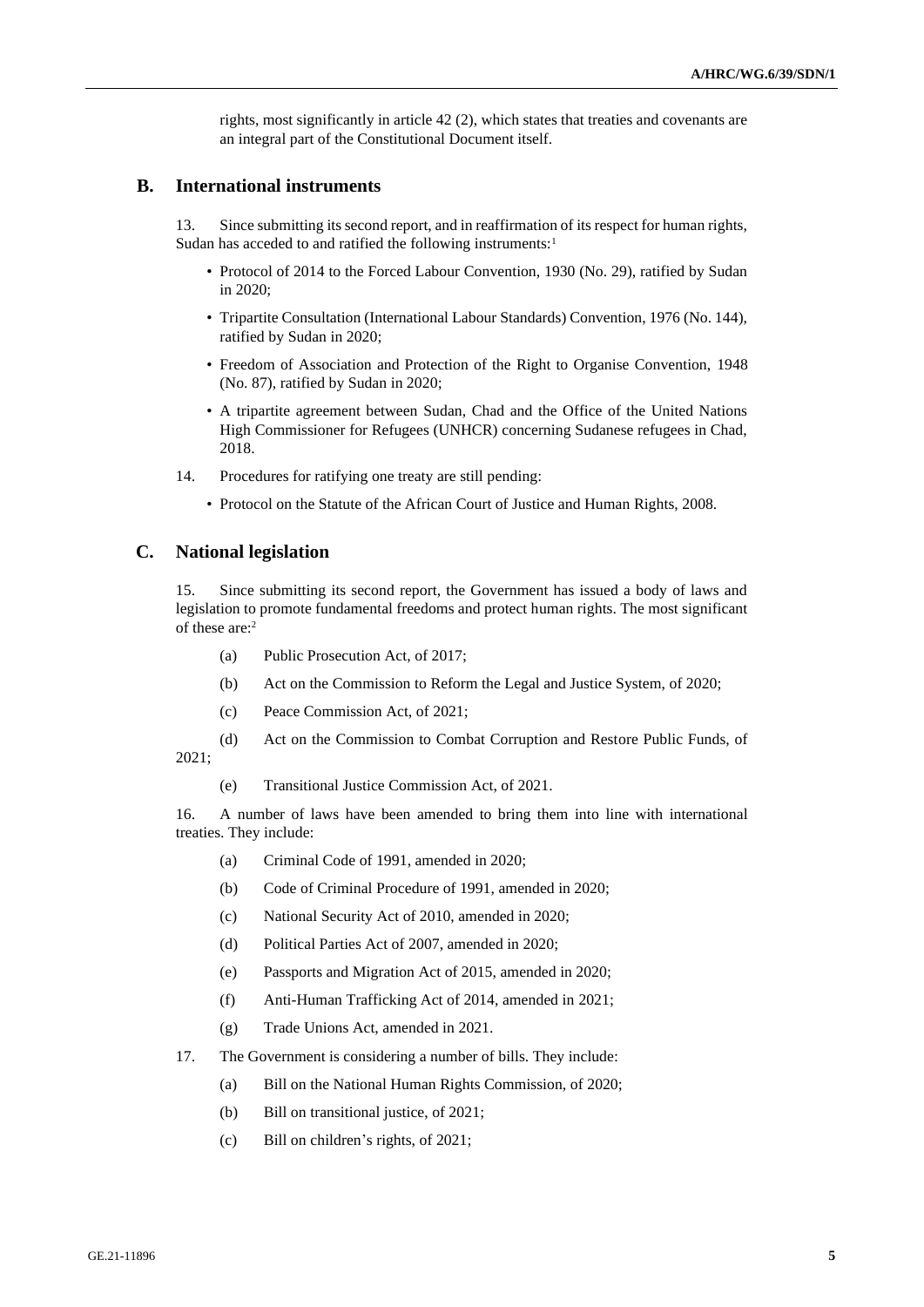### **D. Mechanisms**

18. In the context of implementing international treaties, the Government has created a number of national mechanisms to protect and promote human rights and public freedoms. They include:

#### *(a) National Human Rights Mechanism*

The Mechanism, which was established under Decree No. 25 of 2021 of the transitional Council of Ministers, drafts the periodic reports of Sudan to international bodies and follows up on the recommendations those bodies make by developing plans for their implementation with the relevant State actors. The Mechanism includes representatives from various government ministries.

#### *(b) Office of the Public Prosecution 2017*

The Office of the Public Prosecution has been separated from the Ministry of Justice and has become an independent entity. It receives reports of criminal cases, conducts inquiries and investigations into them and pursues them before the courts.

### **E. Policies, plans, strategies and programmes**

19. The Government has continued to develop strategies, plans and programmes, which it is seeking to roll out. They include:

- National Quarter-Century Strategy 2007–2031;
- National Population Council Strategy 2020–2024;
- Five-Year Strategic Plan of the Ministry of Health 2017–2020;
- National Strategy for the Elimination of Female Genital Mutilation 2008–2018;
- National Plan for the Protection and Promotion of Human Rights in Sudan 2013– 2023;
- National Strategy for the Eradication of Poverty;
- National Programme for Sustainable Development 2016–2030;
- Standard national operating procedures for the prevention of gender-based violence 2020;
- National Plan between the Government of Sudan and the United Nations to Prevent the Recruitment of Child Soldiers 2016;
- National Health Insurance Fund Strategy 2021–2024;
- National Population Council Strategy 2020–2024;
- Strategy and Plan for Reforming Secondary Education Policies 2012–2015–2021.

# **III. Measures taken to implement the recommendations**

### **International obligations and ratification of instruments**

### **Recommendations Nos. 138.1–138.13, 140.1–140.19 and 141.1–141.13**

20. Since submitting its second report to the universal periodic review mechanism, Sudan has reaffirmed its will to abide by international human rights standards which, it believes, are an important way to strengthen cooperation with international mechanisms and fortify the legislative edifice of human rights.

21. Sudan has ratified the following instruments: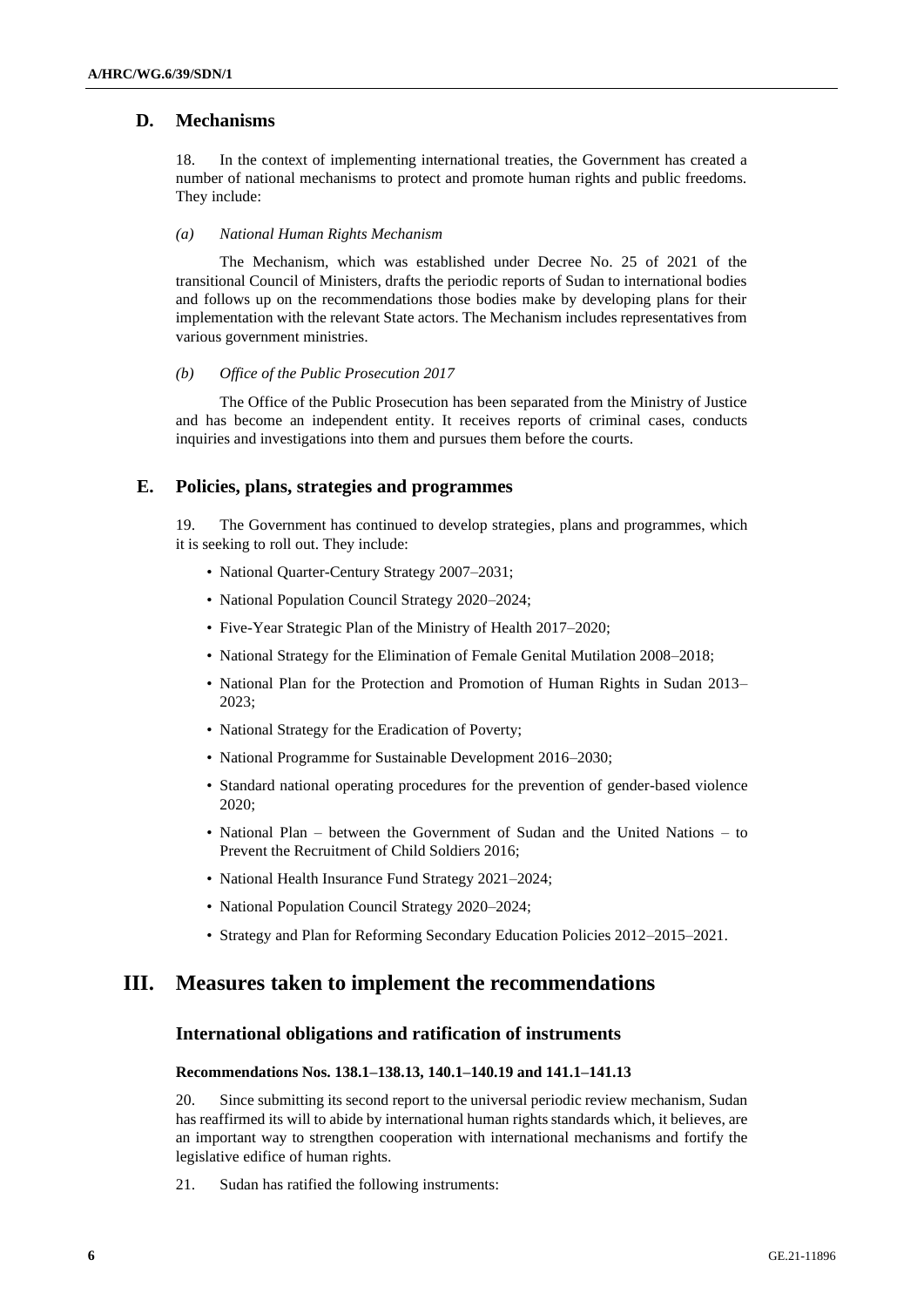- Convention against Torture and Other Cruel, Inhuman or Degrading Treatment or Punishment (1984), ratified by Sudan in 2021;
- International Convention for the Protection of All Persons from Enforced Disappearance (2006), ratified by Sudan in 2021;
- Convention against Discrimination in Education (1960), ratified by Sudan in 2018.
- 22. Sudan is in the process of ratifying the following instruments:
	- Convention on the Elimination of All Forms of Discrimination against Women (1979);
	- Rome Statute of the International Criminal Court (1998);
	- International Convention on the Protection of the Rights of All Migrant Workers and Members of Their Families (1990);
	- Protocol to the African Charter on Human and Peoples' Rights on the Rights of Women in Africa (Maputo Protocol) (2003).
- 23. Sudan is examining the following instruments:
	- Domestic Workers Convention, 2011 (No. 189);
	- Optional Protocol to the Convention against Torture and Other Cruel, Inhuman or Degrading Treatment or Punishment (2002);
	- Second Optional Protocol to the International Covenant on Civil and Political Rights, aiming at the abolition of the death penalty (1998);
	- Optional Protocol to the Convention on the Rights of the Child on a communications procedure;
	- Optional Protocol to the Convention on the Elimination of All Forms of Discrimination against Women (1999).

### **Constitutional and legislative framework**

### **Recommendations Nos. 138.14–138.28, 138.74, 139.14, 140.20–140.30, 140.36, 141.14– 141.19, 141.21, 141.41 and 141.42**

24. The State has continued to reform and develop domestic legislation by amending existing provisions or passing new ones, in line with obligations arising from international instruments and with a view to promoting and protecting human rights and fundamental freedoms. Since the submission of its second report, the State has issued the Constitutional Document for the transitional period in addition to a number of pieces of legislation, as follows:

#### *(a) Constitutional framework*

In line with obligations arising from international instruments and with a view to promoting and protecting human rights and fundamental freedoms, in 2019 the transitional Government issued the Constitutional Document for the transitional period, which included the Juba Peace Agreement. The most significant provisions of the Document include:

- Citizenship as the bedrock of rights and duties, without discrimination on grounds of race, religion, culture, gender or colour (art. 4);
- The Constitutional Drafting and Constitutional Conference Commission (art. 39 (3) (c));
- A constitutional conference to finalize the country's Constitution, with the agreement of all parties in Sudan, before the end of the transitional period (art. 9).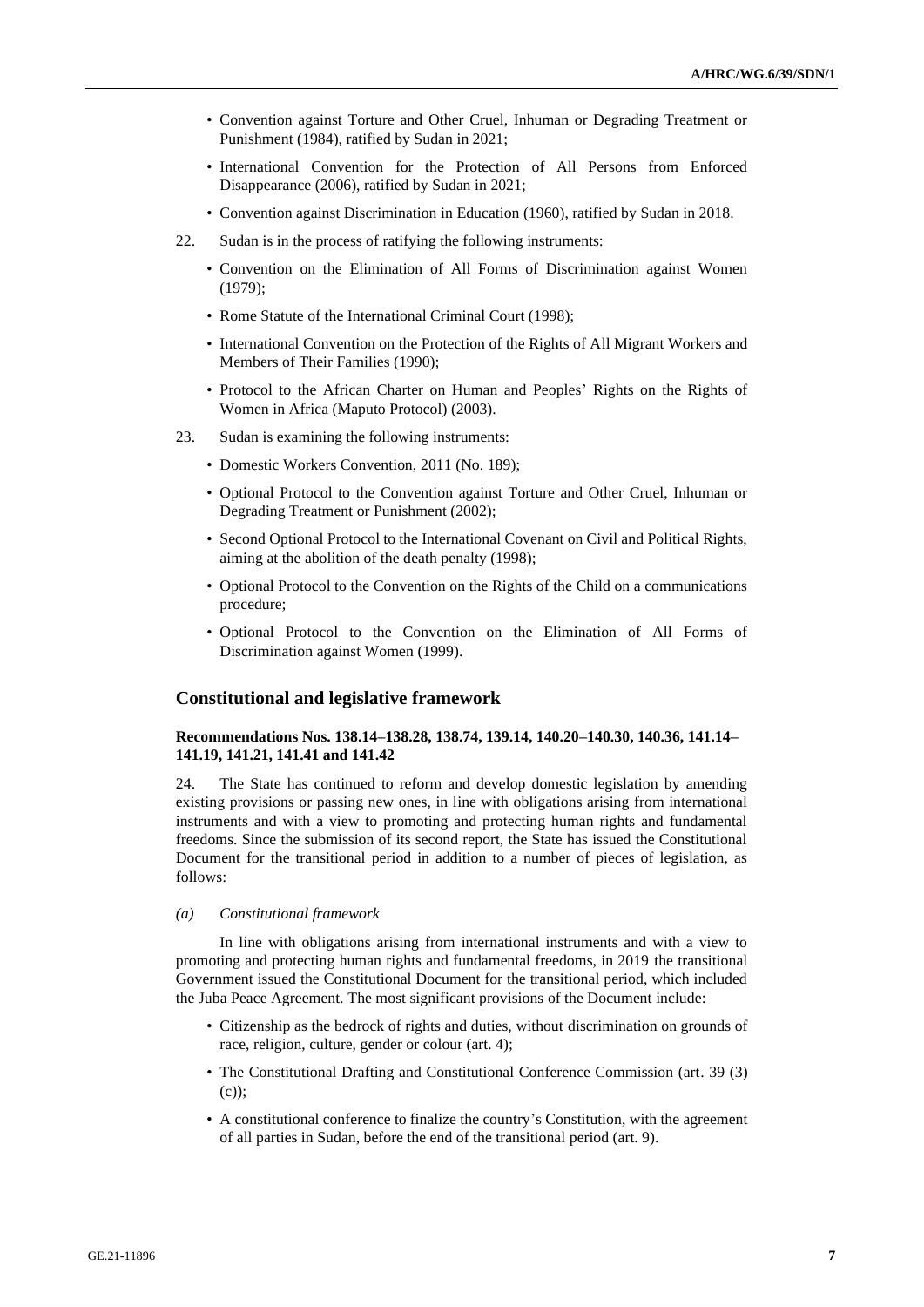#### *(b) Legal framework*

The State has embraced a programme for the reform of domestic laws whereby amendments have been made to provisions in the Criminal Code, the Code of Criminal Procedure, the Political Parties Act, the Passports and Migration Act and the National Security Act that violated or restricted human rights. These texts have been brought into line with the Constitutional Document, as follows:

- Lifting the immunities envisaged for members of the security forces under the National Security Act;
- Criminalizing and punishing the practice of female genital mutilation (art. 141 (a) of the Criminal Code);
- Decriminalizing apostasy and criminalizing violations against the religion or beliefs of others (art. 126 of the Criminal Code);
- Increasing the penalty for torture when committed by a person invested with public authority (art. 115 (2) of the Criminal Code);
- Allowing a child offender to be referred to a community institution designated by the Office of the Public Prosecution or the courts (art. 147 (a) of the Criminal Code);
- Abolishing all corporal punishments envisaged for *ta'zir* offences under the Criminal Code;
- Replacing article 152 of the Criminal Code, which penalized indecent attire, with a provision penalizing indecent acts of a sexual nature;
- Applying, in the Criminal Code, non-custodial penalties of community service to women who are pregnant, breastfeeding or have small children;
- Repealing article 12 of Passports and Migration Act, which required the written consent of a guardian before a child could leave the country accompanied only by its mother;
- Increasing the penalty for trafficking in women and children under the Anti-Human Trafficking Act of 2014.
- *(c) Bills*

The process of legislative reform also envisages the review and enactment or a number of bills:

- Bill on personal status;
- Bill on press and printing;
- Bill on the National Human Rights Commission;
- Bill to combat domestic violence:
- Bill to combat racial discrimination.

### **Promotion and protection of human rights**

#### **Institutional reform**

#### **Recommendations Nos. 138.17, 138.71, 138.72, 138.56 and 138.57**

- 25. The State has taken the following steps in pursuit of institutional reform:
	- Separating the post of Public Prosecutor from the executive branch;
	- Establishing the National Human Rights Mechanism in 2021;
	- Re-establishing the National Committee for International Humanitarian Law;
	- Setting up human rights departments in ministries and government agencies.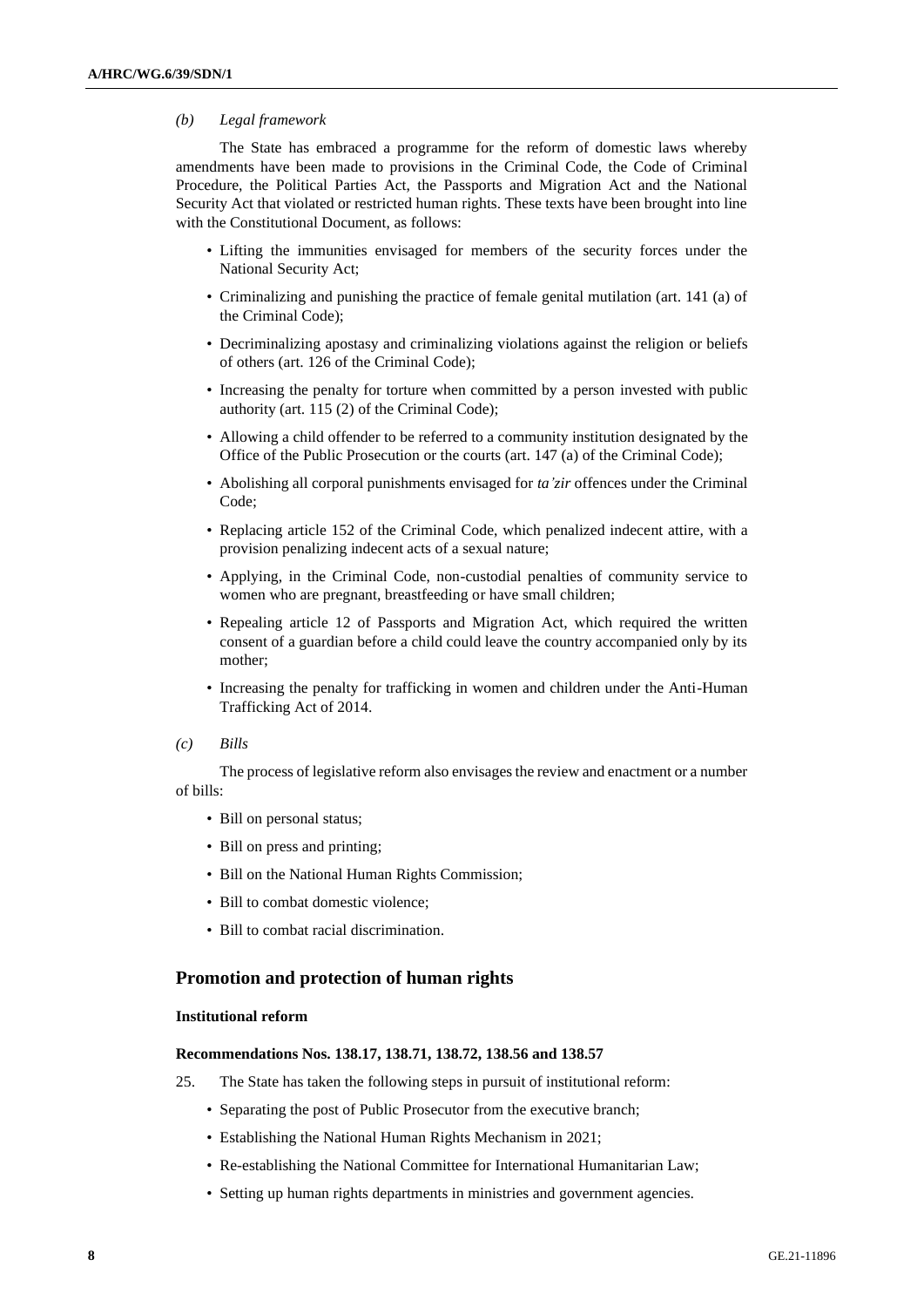#### **Comprehensive strategy and national action plan on human rights**

#### **Recommendations Nos. 138.44–138.50**

26. The Government has issued decrees to launch the process of drafting a national human rights strategy, an outline of which has been prepared in consultation with the competent executive bodies. The aim is to establish human rights principles and a human rights culture, at the level of ideas as well as in law and practice, and to respect the inherent dignity of all human beings. Human rights, in fact, have come to constitute the central focus of relations between States and of a State with the citizens and residents on its territory. The strategy includes numerous themes all of which aim to promote and protect human rights.

#### **National Human Rights Commission**

#### **Recommendations Nos. 138.37–138.43**

27. In 2020, in partnership with stakeholders, the Government drafted a bill on the National Human Rights Commission, which is consistent with the principles relating to the status of national institutions for the promotion and protection of human rights (the Paris Principles). Consultations on the bill are currently taking place preparatory to legal steps for the due enactment of the bill by the competent authorities.

#### **International support**

#### **Recommendation No. 138.33**

28. One of the challenges the nation is facing is the weakness of the budgets available for the implementation of strategies and programmes to protect and promote human rights. This is due to the economic situation in the country and its high rate of inflation not to mention past armed conflicts in Darfur, Southern Kordofan and Blue Nile and the fact that Sudan plays host to a large number of refugees. All this obliges governmental and non-governmental bodies to seek resources by establishing partnerships with United Nations agencies, to develop existing partnerships and to pursue cooperation and coordination between government institutions, national, international and regional organizations and civil society groups.

29. The Government has signed a number of agreements and entered into joint plans with international and regional organizations to support human rights activities in the Sudan. These include the regional office, the United Nations Special Development Fund, the United Nations Children's Fund (UNICEF), the United Nations Population Fund (UNFPA), the United Nations Educational, Scientific and Cultural Organization (UNESCO) and other organizations.

## **Economic, social and cultural rights**

#### **Social and economic growth and combating poverty**

#### **Recommendations Nos. 138.55, 138.58 and 138.104–138.109**

30. In line with its obligations under the Constitutional Document, the State is enacting a programme of socioeconomic reform to address the economic crisis and halt the economic collapse, one of the chief causes of which were the unilateral coercive sanctions imposed on the country in the past. In that connection, the roll-out has continued of strategies and plans to promote economic and social growth. Particular attention has been focused on combating poverty, in which regard State institutions and official funds (the Zakat Office, social security funds and relevant ministries) have been striving to achieve economic reforms, in the context of five-year programmes. Efforts towards curbing poverty are also made by voluntary groups and civil society organizations.<sup>3</sup>

31. The State has developed a number of strategies, plans and programmes to address the economic crisis. They include: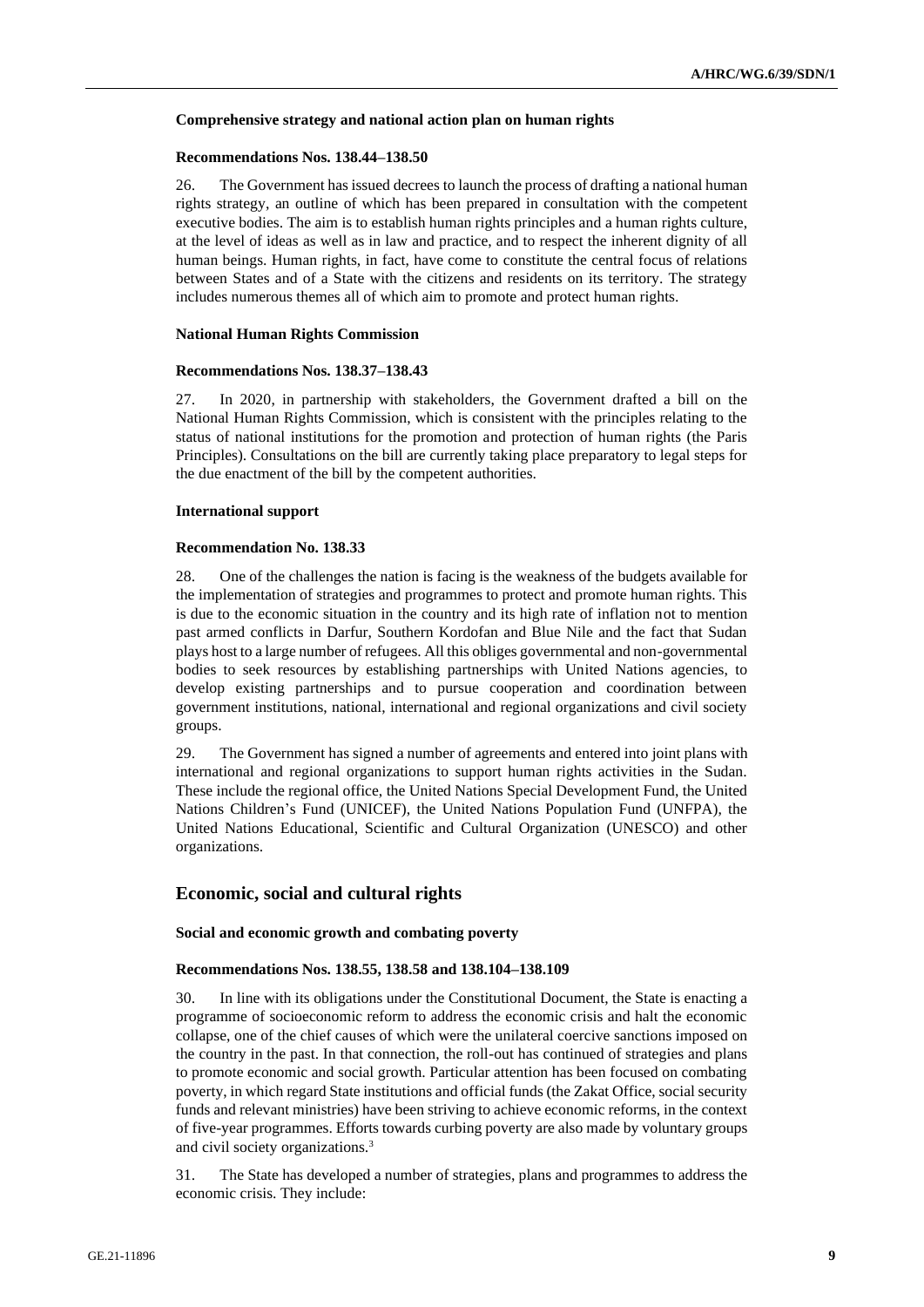- National Quarter-Century Strategy 2007–2031;
- National Plan for the Protection and Promotion of Human Rights in Sudan 2013– 2023;
- National Strategy for the Eradication of Poverty;
- National Programme for Sustainable Development 2016–2030;
- Sudan National Nutrition Plan 2008;
- National Population Council Strategy 2020–2024.

32. The State is working on a national employment policy consistent with the aspirations enshrined in the National Development Plan, which aims to provide full, productive and decent employment for both men and women. The necessary studies and surveys have been conducted and the policy is now at the approval stage.

33. The Council of Ministers issued its Decree No. 43 of 2018, which envisaged the creation of the Supreme Council for Social Welfare and Poverty Reduction. The Council acts as a coordinating body that unites and focuses official and voluntary efforts with the aim of formulating a new vision of social welfare linked to socioeconomic development, poverty alleviation and the realization of the 2030 Sustainable Development Goals. Its mandate includes drafting national policies, plans and programmes related to social welfare and poverty reduction.

34. A draft national strategy for social welfare and poverty reduction has been drawn up.

35. The official and voluntary institutions of the State have adopted a raft of policies and strategies aimed at reducing poverty.<sup>4</sup>

36. The State has developed an overall vision for a strategic framework to tackle multidimensional poverty. The strategy, which seeks to address challenges that hinder government efforts to eradicate multidimensional poverty, includes the following:

- Policies and programmes on education;
- Policies and programmes on health;
- Policies to improve standards of living among the poor;
- Policies for effective social development;
- Policies and programmes for the provision of housing and public facilities;
- Programme to support poor families under the auspices of the Ministry of Social Development;
- Programme to support graduates;
- *Thamrat* family assistance programme;
- *Sil'ati* programme for cooperatives.

37. The State has redoubled its efforts to reduce poverty and improve living conditions in rural areas, via the following measures:

(a) Direct social support in the form of cash for poor families and for persons working in the informal sectors such as food and drink vendors, craftworkers, small business owners and day labourers;

(b) The comprehensive social welfare programme, which envisages a package of measures to reduce poverty, promote human capital and build capacities in society as a whole. It focuses particularly on the poorest regions where its aim is to provide social welfare, build development structures, raise awareness and draw upon the existing human potential to promote development;

(c) The comprehensive social welfare programme, which targets areas that are most in need and most vulnerable, includes a raft of measures that continue to be applied until their impact become apparent. It consists of the following: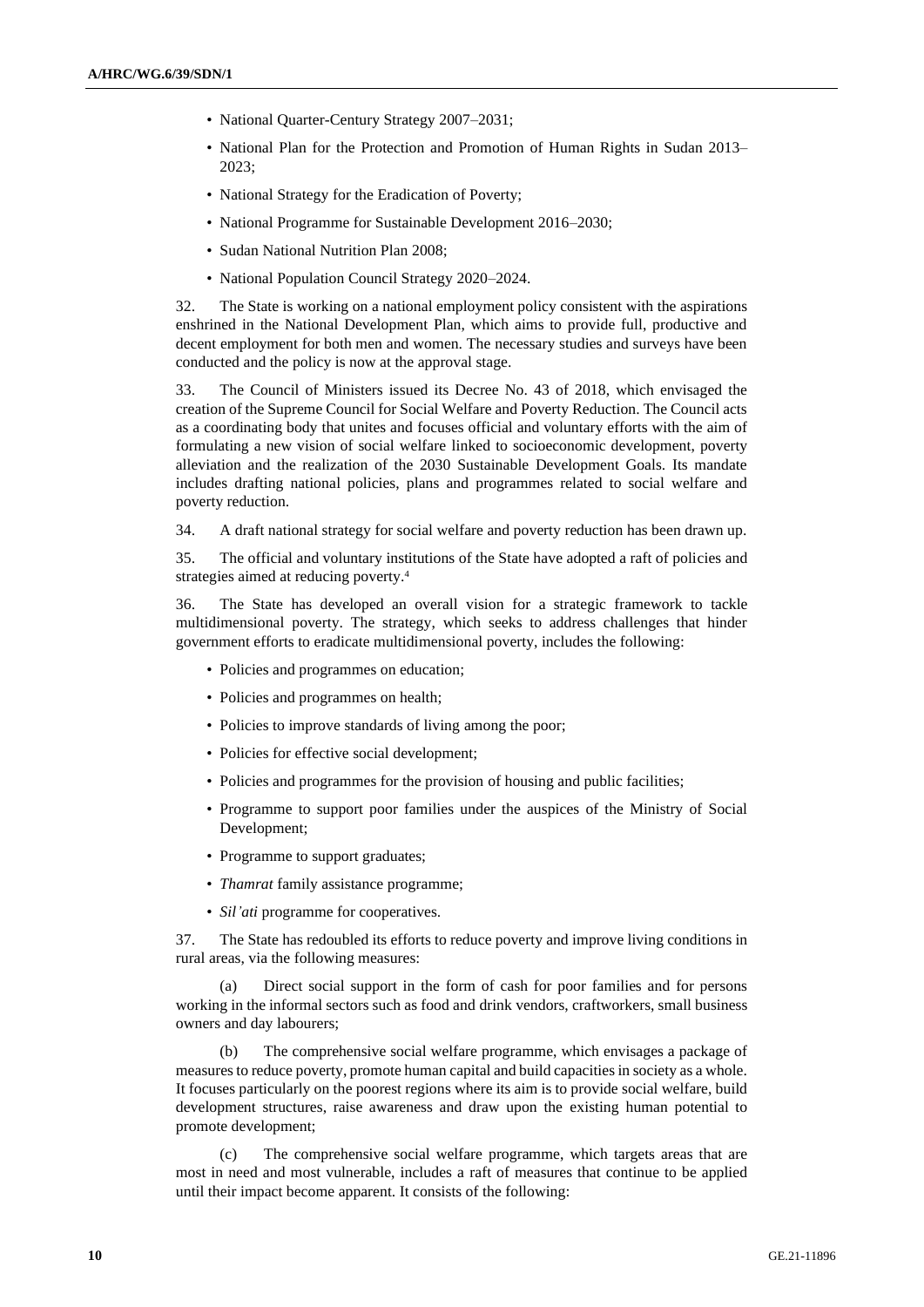- Food security and livelihood projects;
- Water and environmental improvement projects;
- Health projects;
- Community awareness services;
- School meals projects for the basic level of education.

(d) The comprehensive social welfare programme envisages anti-poverty action via support for production projects among target groups:

- The provincial livelihood project targets 559,000 poor families with agricultural, livestock and industrial production projects;
- The provincial water project targets 150,942 poor families in 7 states;
- The school meals project has been rolled out in 13 states;
- The community awareness project has been rolled out in 8 states.

38. A memorandum of understanding has been signed with UNICEF on a pilot project under which cash transfers would be made to mothers for the first 1,000 days of their child's life. The project targets 50,000 mothers in the states of Kassala and Red Sea;

39. A memorandum of understanding on facilitated loans was concluded in July 2019 to enable target groups to gain easy access to funding. In fact, funding has been provided to 7,751 beneficiaries and 135 women's groups and associations via the Savings and Social Development Bank and the Family Bank. A total of around 250 million Sudanese pounds has been allocated by the two banks for the loans scheme, 100 million by the former and 150 million by the latter.

40. The Poverty Reduction Commission has implemented programmes to mitigate the social and economic impacts of the coronavirus disease:

- Direct cash support, which targets 430,000 families with cash transfers of 3,000 Sudanese pounds per family. This has benefited 226,223 families in the state of Khartoum and 203,777 in other states across the country;
- Support in kind (food basket), which has benefited 570,000 families in the state of Khartoum who have been affected by the pandemic and by flooding;
- A tri-state programme;
- An increase in the wages of civil servants;
- A survey into the budgets of poor families.

41. The Zakat Office runs technical assistance, poverty alleviation and training projects for poor persons who are able to work, in rural areas and in the states.

42. Sudan has received support from the International Fund for Agricultural Development (IFAD) to fight poverty and improve food security, at both the federal and the state levels.

43. Funding is provided to cooperative associations to help ensure the availability of basic goods at cost price. The Poverty Reduction Commission has funded 300 cooperative associations, of which 200 are consumer associations and 100 are production associations, the aim being to stimulate local production and stabilize the price of consumer goods in marginalized areas where basic services are lacking.

44. This project is being implemented in partnership with the Sudanese Consumer Goods Company, which supports cooperative associations (consumer associations, production associations and service associations) in order to promote the cooperative sector, reduce costs of living for citizens who are members of those associations and increase production capacity. This is achieved through the *Sil'ati* programme which subsidizes consumer goods, bypasses non-productive intermediaries and raises the productive capacity of cooperative associations.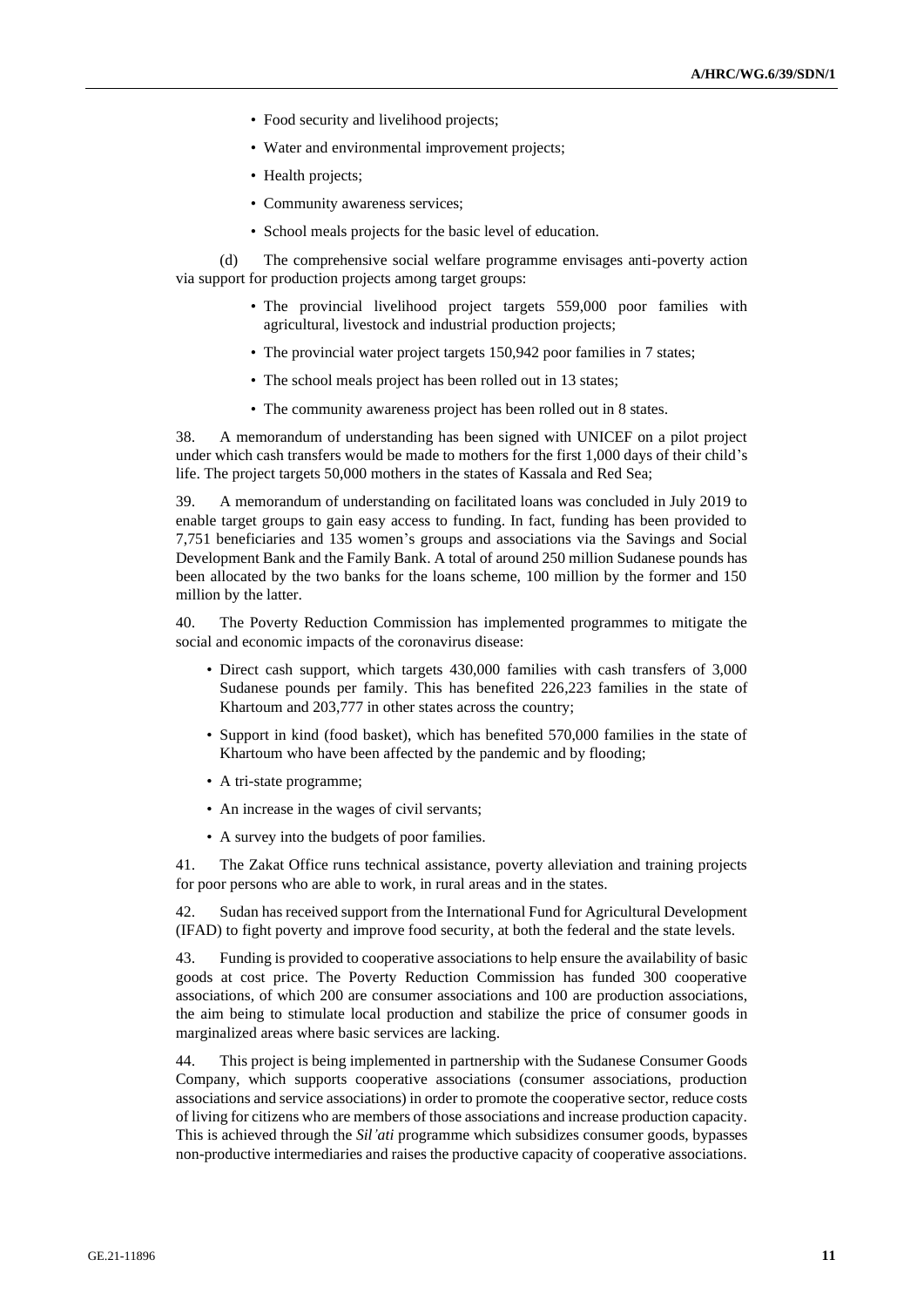#### **Right to health**

#### **Recommendations Nos. 138.110–138.112, 138.121 and 138.122**

45. The State works to ensure access to health-care services for all persons, without discrimination, by implementing its health strategy and transforming its policies into viable plans on the ground.

46. The State has adopted a comprehensive system of health insurance coverage – expanding the health insurance umbrella to cover all groups in society – to ensure that both individuals and families are protected against health-related risks and to prevent them from falling into poverty.

47. The State has adopted a four-year strategic plan 2021–2024, which includes the following goals:

(a) Increasing health insurance coverage from 80 per cent to 90 per cent of the population;

(b) Making high-quality and sustainable health services available to ensure effective health-care coverage;

(c) Providing sufficient and sustainable funding and optimizing the transparent use of resources;

(d) Raising awareness about insurance and communicating effectively with stakeholders;

(e) Strengthening partnerships to achieve those goals.

48. As of the first half of 2021, the cumulative number of participants had reached 34,551,578, following the introduction of 394,912 new participants.

- Coverage for 2021 has been extended to 1 million poor families, and administrative and technical steps for the issuance of cards are being finalized;
- A health-care system is being rolled out for persons injured and the families of persons killed in the revolution of December 2018;
- Eighteen thousand families are being funded by the Rahad Agriculture Foundation and the International Organization for Migration (IOM);
- The database of contributors to the health insurance system is being linked to the civil registry database and the *Thamrat* family assistance programme.

49. The map of health service providers has been expanded with the addition of a 220 providers, bringing the total to 3,971 providers across all states of Sudan.

- Health care in remote areas is provided through tents, treatment days and visiting specialists; 222 camps have been set up benefiting 50,789 citizens;
- The programme "100 treatment days" has been launched to provide health services in remote areas as well as to displaced persons and nomads.
- 50. Support for the health-care system in the states:
	- Medical equipment has been supplied to support health care in 11 states;
	- Diagnostic services have been localized in the states;
	- The Oulu Hospital has been built in the Bao district of Blue Nile state;
	- Equipment and supplies have been provided for the operation of 11 centres in camps for displaced persons and voluntary-return villages in the states of Central Darfur and Northern Darfur;
	- Preventive measures have been taken to combat the COVID-19 pandemic at both provincial and central level;
	- A unified medical supply system has been rolled out with four branches: Northern, River Nile, Red Sea and Al-Gazira.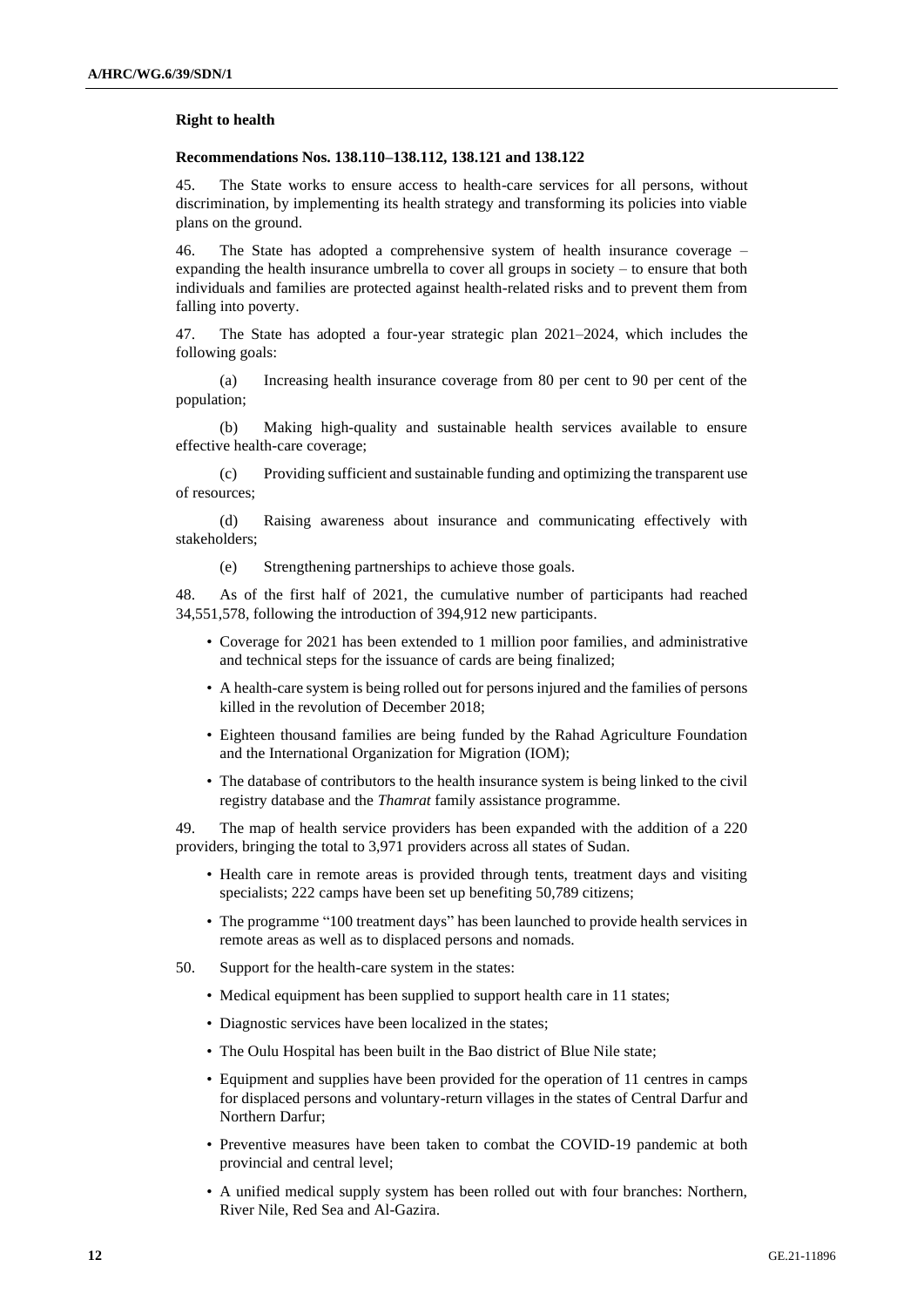51. Thanks to communication with leaders of popular voluntary initiatives in camps for displaced persons, two state-level volunteer networks have been established, bringing the total number of such networks to nine, in partnership with the World Health Organization (WHO).

52. The State has entered into the following partnerships with international organizations with a view to strengthening the institutional structure of the National Social Insurance Fund:

- A partnership with the Japan International Cooperation Agency (JICA), which includes an expert to follow up on implementation, value: \$3.5 million;
- A partnership with the African Development Bank to build institutional technical and training capacities, value: \$850,000;
- A partnership with WHO on projects to strengthen the health-care system and improve institutional capacities, in cooperation with the European Union;
- A partnership with the International Labour Organization (ILO) to support social protection projects and universal health coverage;
- A partnership with the Italian Agency for Development Cooperation in the area of training and institutional capacity development;
- An agreement between the Ministry of Health and international organizations on a health insurance platform to follow up on the activities carried out by partners and to examine outcomes.
- 53. COVID-19 pandemic:
	- The State has taken upon itself to test and vaccinate all citizens against COVID-19, in cooperation with UNICEF and WHO;
	- The State has adopted preventive measures during the pandemic, providing vaccines and opening neighbourhood vaccination centres. It has also worked to support citizens during lockdown, making information available via a telephone hotline and raising awareness via the media;
	- In order to determine the extent of the spread of the virus, the Ministry of Health has compiled statistics on the number of persons infected, including how many have recovered and how many died.

### **Right to education**

#### **Recommendations Nos. 138.112–138.125**

54. As part of its continuing efforts to ensure universal access to basic education, the State adopted its education strategy 2007–2031. The strategy aims to reduce disparities in quality and to increase the level of education among girls, focusing particularly upon nomads and displaced persons. Five-year educational plans have also been rolled out, which emphasize the importance of generalizing basic education, increasing rates of completion, reducing dropout and training teachers.

55. Part of the State's efforts to expand education have involved creating new classrooms in order to address admission disparities, particularly for certain groups. Efforts in this regard are being made by the Ministry of Education, state ministries and partners, and both educational indicators and an analysis of the current situation in schools show that steady progress is being made.

56. To implement its education strategy, the Government has launched a number of educational support projects that aim to provide stability for students and to combat poverty. These include:

- A project to expand pre-school education;
- A project to improve the school environment and the working environment;
- A project to provide school meals;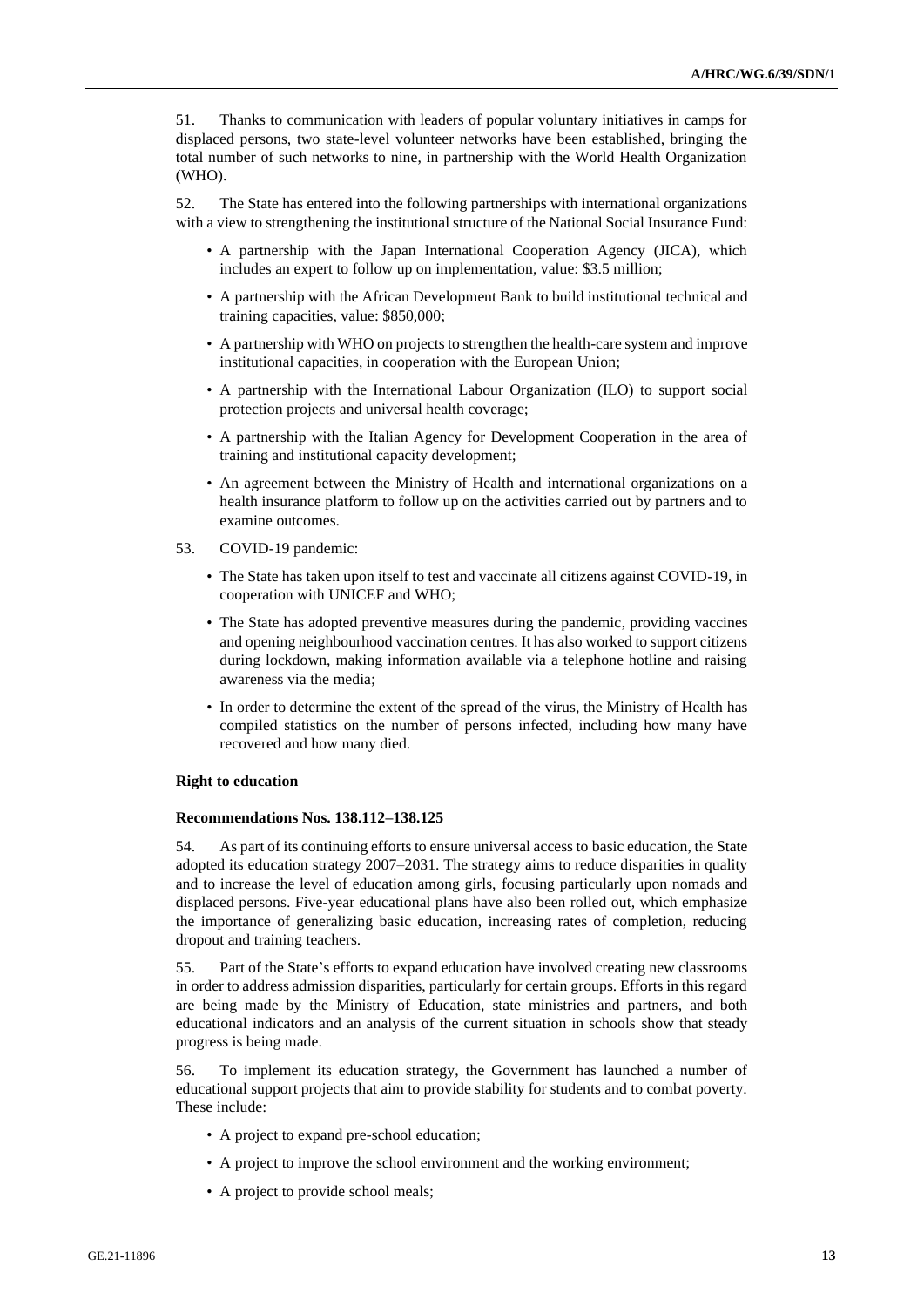• A project for the education of nomads.

57. In enactment of the national education plan, which has been updated for the period 2018–2022, the Government has continued its efforts to improve education, following the priorities and goals outlined in the plan, which over previous years has been implemented at the sub-sectoral level. The most important goals are to strengthen the education system in Sudan, to improve access to free basic schooling and to achieve education for all. Sudan, in fact, has witnessed a steady improvement in basic education over the past decade. The total number of schools (State-run and private) has increased by 2,800 meaning that an additional 1 million children have been able to access education. Over the same period, moreover, the number of pupils who competed their primary education and moved to secondary school rose from 251,000 to 336,000, while the pre-school enrolment rate stood at 43 per cent in 2017.

58. Under the Asylum Act of 2014, the Commission for Refugees has set up schools inside refugee camps. The schools follow the curriculum of the Ministry of Education. Working in cooperation with UNHCR, the Commission also provides the necessary school supplies.

59. With support from UNICEF, the Ministry of Education has conducted a study into the expected costs and funding of providing quality public education. The study focused on equality and on the integration of vulnerable children and communities, including refugees and displaced persons.

60. In implementation of the Convention against Discrimination in Education, which Sudan has ratified, the Government has adopted additional policies aimed at integrating children into basic education. The Council of Ministers has identified governmental priorities for the transitional period, which include 10 main goals, among them that of increasing admission rates to education at all levels and guaranteeing quality education for all.

61. In the context of its alternative education programmes for children and young people, the State has striven to provide vocational and professional education for children who have completed the basic level of schooling.

62. The Ministry of Education runs 28 centres across the various states of the country. These are attended by 4,289 pupils, who account for 0.6 per cent of all children in secondary education. A number of other ministries also have their own institutes.

63. According to a UNESCO report, the overall enrolment rate in basic education increased slightly between 2009 and 2017 from 72.35 per cent to 76.82 per cent. For its part, the Ministry of Education recorded a figure of 72.5 per cent for 2017.

64. The 2017 primary school enrolment rate and annual trends both show a significant disparity between girls and boys, depending upon the state. In fact, the overall enrolment rate for boys stands at 75 per cent while for girls it is 71 per cent. However, in most states the gap between boys and girls is small.

## **Women, children and persons with disabilities**

**Women's rights**

### **A. Promoting the rights of women**

### **Recommendations Nos. 138.30, 138.35, 138.52, 138.64, 138.65, 138.68, 138.69, 138.70, 138.76, 138.87, 138.88, 138.93, 138.102 and 138.103**

65. Women are guaranteed all their civil, political, social, economic and cultural rights under article 49 of the Constitutional Document, which upholds women's rights in all areas and enjoins the State to practise positive discrimination in their favour, to combat customs and traditions that are harmful to their dignity and to provide free health care for mothers, children and pregnant women.

66. In order to achieve equal rights between women and men in all areas of life, continuous efforts are being made to uphold principles of equity and justice and to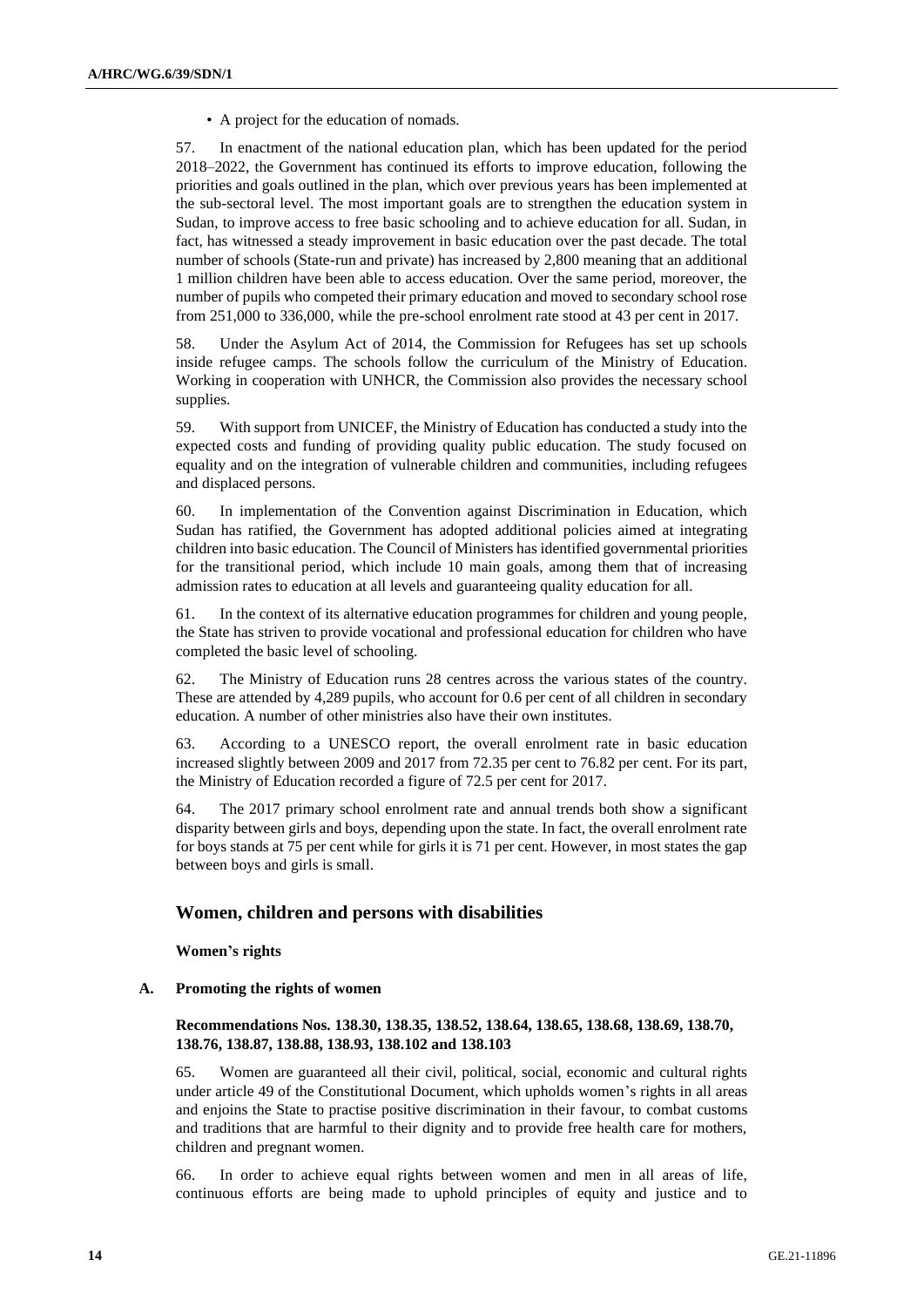consolidate the advances women have made. Article 28 of the Civil Service Act includes provision for equal wages for work of equal value, and the Act applies the general rule that employment in public service is to be on the basis of merit and free from discrimination. In the same way, article 59 of the National Civil Service Regulations of 2007 envisages equal rights to promotion while, under article 61, the choice and evaluation of candidates for promotion is to be exclusively merit-based. Other laws and regulations governing the civil service envisage further entitlements for women.

67. The State has taken positive steps to empower women and enable them to enjoy a greater number of civil and political rights. Under the Constitutional Document, at least 40 per cent of the members of the Legislative Council are to be women.

68. A number of policies, strategies, plans, programmes and projects have been prepared. The most significant of these was the national policy for the empowerment of women, which the Government approved in 2007 then updated in 2017. An action plan for the implementation of the policy at the central level and in the states has also been adopted as part of government plans, in line with the Agenda 2063 of the African Union and the 2030 Sustainable Development Goals. Various activities, programmes and projects are run in cooperation with United Nations agencies and with other bodies and institutions, and a national gender equality action plan has been adopted.

69. In line with the Constitutional Document, the Government has appointed women to leadership positions, including that of presidency of a state and head of a ministry, as well as to leading roles in the judiciary.

70. Women's issues have been integrated into various sectors where they have been given support in the performance of their jobs with capacity-building and skills development. A ministerial committee has been set up to review legislation affecting women.

71. One State initiative in the area of education has been the education strategy 2007– 2031. A five-year educational plan has also been rolled out, which emphasizes the importance of generalizing basic education, increasing rates of completion, reducing dropout, training teachers and creating new classrooms in order to address admission disparities.

72. A strategy has been developed which aims to reduce disparities in quality and to increase the level of education among girls, focusing particularly upon nomads and displaced persons.

73. Public awareness about issues affecting women and their rights is being promoted, in which regard a number of alliances and other bodies have been formed, and community advocacy initiatives on behalf of women have been organized.

#### **B. Protecting women and combating violence**

#### **Recommendations Nos. 138.34, 138.66, 138.67, 138.77 and 138.80–138.82**

74. A framework agreement to combat sexual violence in conflict zones was signed in New York in March 2020 between the Government of Sudan and the Special Representative of the Secretary-General. A ministerial mechanism for the implementation of the agreement has been formed.

75. The State's responsibility to protect women's rights as enshrined in international and regional agreements ratified by Sudan is set forth in article 49 of the Constitutional Document, which upholds women's rights in all areas and enjoins the State to practise positive discrimination in their favour, to combat customs and traditions that are harmful to their dignity and to provide free health care for mothers, children and pregnant women.

76. The Constitutional Document and the Juba Peace Agreement envisage a political will to uphold freedoms and to provide opportunities for the involvement of women at a level of at least 40 per cent.

77. The State has developed its national strategy to combat violence against women 2015– 2030.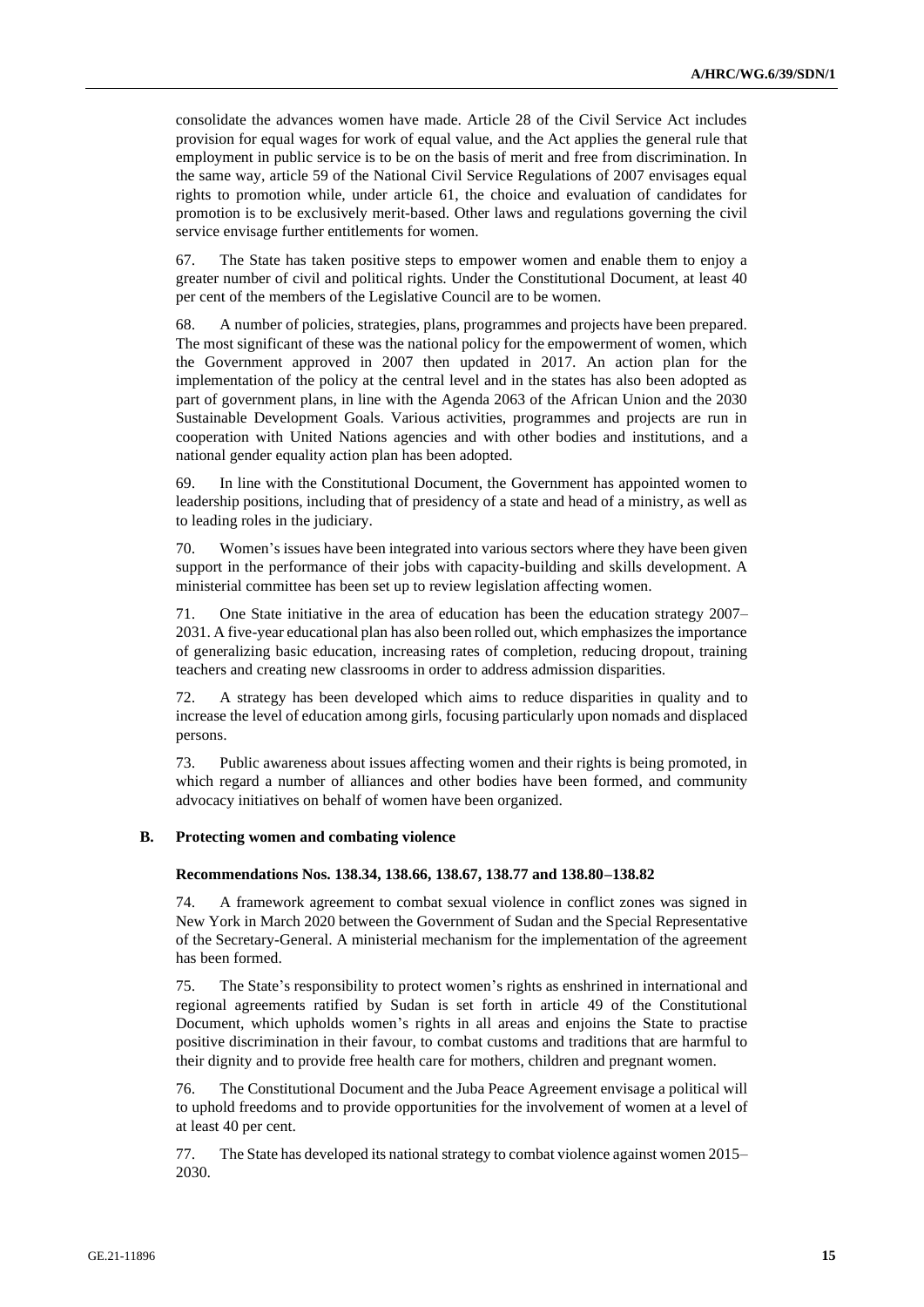78. In 2020, in the context of the women and peace and security agenda, the Council of Ministers endorsed a national plan regarding Security Council resolution 1325 (2000). The same issue is covered in the 2019 Constitutional Document, specifically in chapter XV on issues related to peace (art. 68 (3)), and it is one of the basic clauses of the 2020 Juba Peace Agreement. This is confirmation of the Government's concern for women. A ministerial committee has also been set up to implement the resolution.

79. The Government rolled out its national policy for the empowerment of women in 2007 then updated in 2017, making it part of overall development plans.

80. On 17 February 2020, a document was approved containing unified standard working procedures to address and respond to cases of gender-based violence in Sudan.

81. The Unit to Combat Violence against Women has been created, with support from UNFPA. The Unit, which acts as a coordinating mechanism for the implementation of policies intended to prevent anti-female violence, has been running a hotline for women who have suffered violence during the COVID-19 pandemic. Family and child units in the capital city and in the states also work to combat violence against girls. They include the General Directorate for Women and the Family, the Unit to Combat Violence against Women (which has 18 branches in the capital and in the states), state-level women's mechanisms and sectoral ministries. Moreover, there are women and family affairs departments in a number of ministries and government institutions, including in their offices at the state level.

82. With a view to ensuring the provision of integrated health services for women and girls who are victims of sexual violence, the Public Prosecutor issued circular No. 6 of 2016 under which women who have suffered violence or serious abuse are to be given priority access to immediate treatment and assistance. Under the order, such cases are given precedence over other cases and are not required to fulfil the requirements of schedule 8 before gaining access to testing, treatment or assistance. They also have the right to pursue legal action on the basis of the medical report, leading to the punishment of the offenders and compensation for the victim.

83. To uphold the principle of the rule of law and combat impunity, the Public Prosecutor has issued decrees for the formation of committees, made up of prosecutors and civil society representatives, to conduct investigations into cases involving violations of human rights and of international humanitarian law.

84. Family and child protection units, which incorporate specialized prosecution offices, have been set up in all states of Sudan.

85. In recognition of the efforts the Government has made in this connection, in February 2019 UNESCO awarded its Prize in Social Sciences, Humanities and Arts to the National Council for Child Welfare for the success of the *Saleema* initiative to end female genital mutilation.

86. The State has developed national policies, strategies and programmes that aim to reduce maternal and child mortality by focusing on the social, cultural and economic aspects of the phenomenon. Institutional mechanisms have been put in place to implement initiatives at the central level and in the states, and community networks have been formed to raise public awareness about issues surrounding maternal health.

87. A multiple indicator cluster survey is being developed in collaboration with UNICEF. It aims to monitor health and mortality indicators in children and in women of reproductive age and to discover how best to address them.

88. A survey has been conducted into the economic and social impact of the COVID-19 pandemic on women and on medium- and small-sized enterprises run by women.

89. Social support is being provided to midwives and they are being given their own projects to run in order to improve their income and encourage them to abandon harmful traditional practices.

90. Assistance is being provided with the provision of social services (health insurance and social welfare) in specialized centres in order to raise awareness about reproductive health.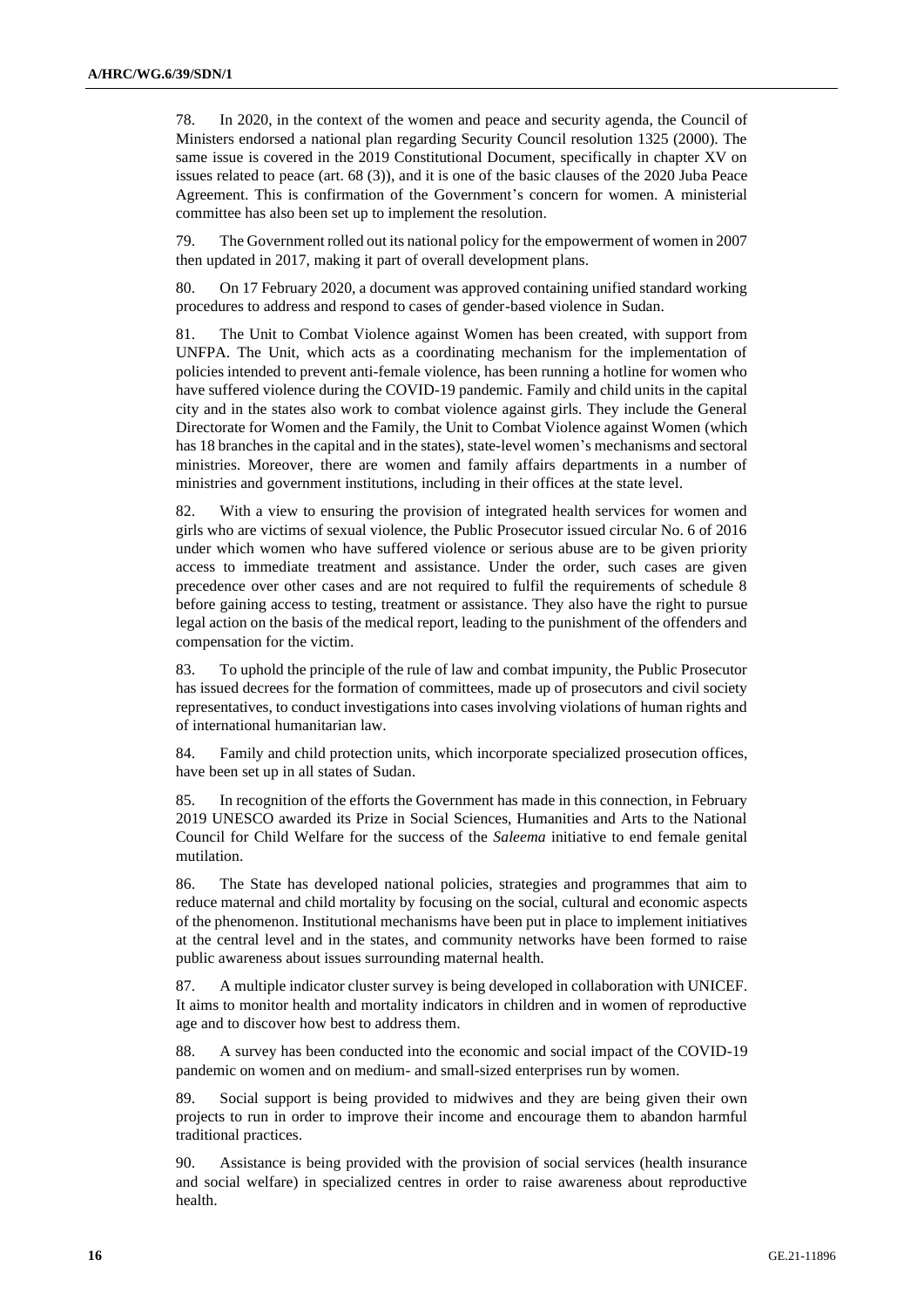91. Basic treatment and diagnostic facilities are being established, developed and equipped, while primary health care and mobile emergency services are provided to citizens free of charge.

92. The quality of reproductive health services is being improved and a national strategy is being developed that includes both long- and short-term plans.

93. In order to raise the general level of awareness among security services and the judiciary regarding domestic and sexual violence and female genital mutilation, security and judicial officials have received training, both in Sudan and abroad, on the subject of violence against women and children.

#### **Rights of the child**

#### **Recommendations Nos. 138.83–138.89, 138.93, 138.94, 139.12 and 139.13**

94. Over recent years, the State has been attaching increasing importance to the rights and welfare of children. In that connection, it has taken a number of legislative and administrative measures to guarantee the exercise of those rights and to provide the means to consolidate them within the framework of the integrated social development of families. The following steps have been taken:

(a) The State has guaranteed the right of free birth registration as a way of promoting and encouraging that practice. The Civil Registry Act 2011 envisages penalties for persons who fail to register the birth of their children;

(b) The State has set up an online network that connects maternity hospitals to the general administration of the civil registry via which births can be recorded with a national identity number; 343 of a total of 685 hospitals have been connected and work is still continuing;

(c) The State has adopted a national strategy to prevent child marriage, which is part of its national strategy for children 2018–2030. In addition to this, a national action plan to end child marriage in Sudan, rolled out in November 2017, has been updated for the period 2021–2031. The plan uses as its baseline a regional assessment of child marriage conducted by UNICEF in 2016;

(d) A bill to combat violence against women has been drafted, which includes provisions prohibiting early marriage. In addition, a ministerial committee has been set up to review legislation and laws on women and to address any loopholes;

(e) Female genital mutilation has been made a criminal offence under article 141 (a) of the Criminal Code as amended in 2020, and the Personal Status Act is being reviewed to bring it into line with international standards concerning age of marriage;

A strategy to end female genital mutilation 2021–2030 has been drafted and is currently in the final stages of approval, and a proposal has been made to include that issue in the school curriculum.

#### **Rights of persons with disabilities**

#### **Recommendation No. 138.126**

95. The State has continued to be attentive to the rights of persons with disabilities. It has taken a number of measures to ensure the exercise of those rights as set forth in international treaties and to provide the means to develop and renew them within a framework of social development.

96. The State has made considerable efforts to implement the Convention on the Rights of Persons with Disabilities which it ratified, along with the Optional Protocol, in April 2009.

97. As concerns legislation, the State has adopted a constitutional and legal framework that ensures full protection for persons with disabilities. In fact, under article 64 (1) of the 2019 Constitutional Document, persons with disabilities are guaranteed respect for their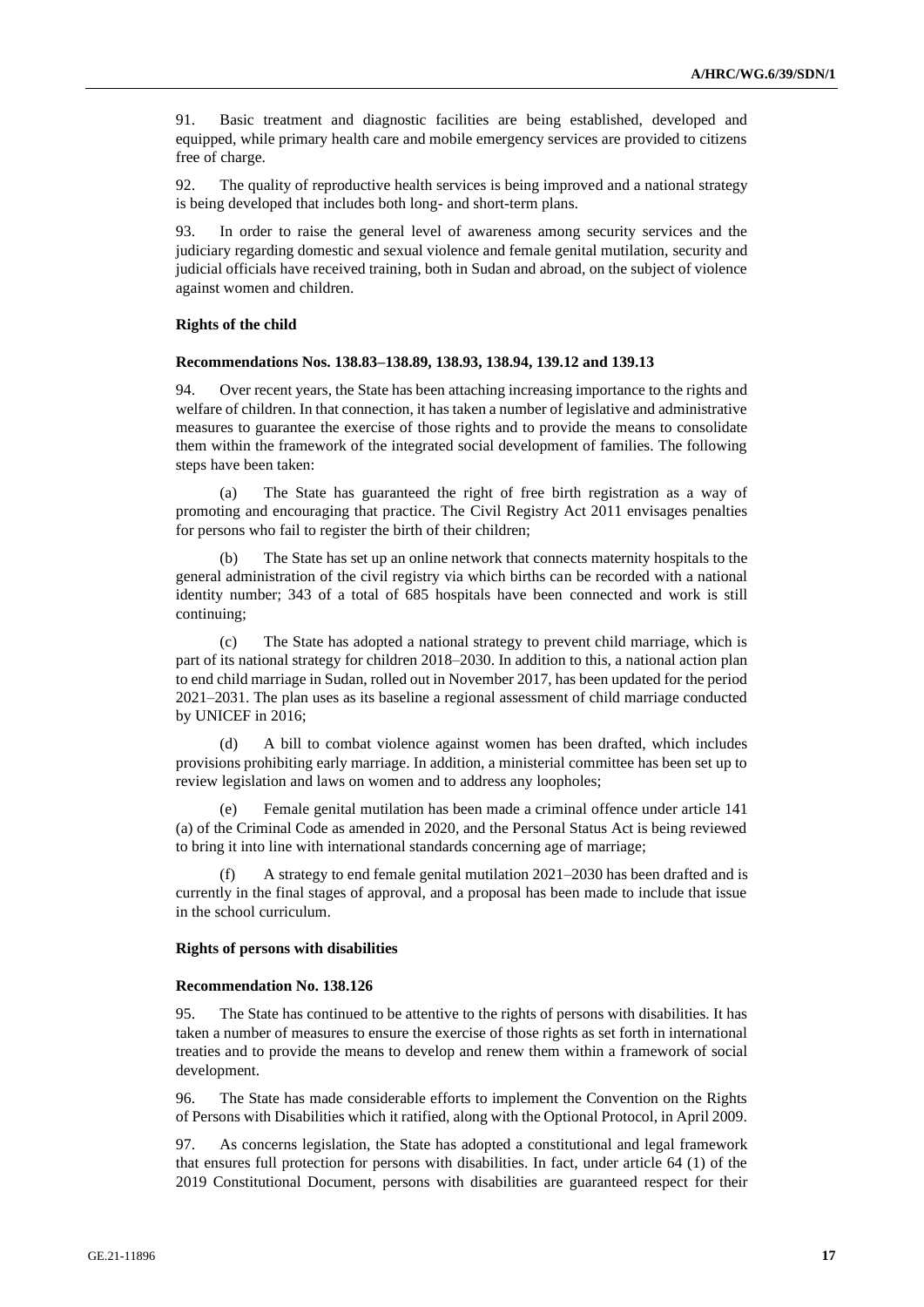rights, freedom and human dignity, and they are given opportunities for education, employment and participation in society.

98. The Persons with Disabilities Act was passed in June 2017 with the aim of ensuring that disabled people are able to enjoy all their rights enshrined in the Convention on the Rights of Persons with Disabilities. The Act stipulates that persons with disabilities are to be integrated into all levels and types of education, on an equal footing with their peers.

99. In its efforts to pursue the effective implementation of legislative measures intended to combat violence against women and children, the State has taken steps to protect women and girls, particularly those with disabilities. In terms of legislation, the Criminal Code envisages penalties for crimes, such as sexual harassment, that fall under the definition of violence against women, while the 2014 Anti-Human Trafficking Act, as amended in 2021, envisages harsher penalties for trafficking when the victims are women, children or persons with disabilities.

100. As part of the right to health and treatment, medical aids have been included under health insurance, in accordance with the Health Insurance Act 2016, and the National Authority for Prosthetics and Orthotics, in coordination with the International Committee of the Red Cross (ICRC), supplies artificial limbs and movement aids at cost price. For persons unable to pay, the costs are met by the Zakat Office. For its part, article 4 (m) of the Persons with Disabilities Act states: "Persons with disabilities are to be covered by social security while health-care and therapeutic services related to mobility, hearing, sight and mental conditions are to be included as part of health insurance."

101. During the course of 2016, 17,826 persons were brought under the health insurance umbrella while a further 54,555 persons with disabilities were included up to October 2017. These figures do not take account of beneficiaries within families. Moreover, in order to promote gender equality and to empower women and girls with disabilities and help them exercise their human rights, the protection of women with disabilities has been included in the raft of integrated policies envisaged under the national strategy to combat violence against women.

102. Sudan underwrote the Sustainable Development Goals in September 2015 whereby it committed to ensuring inclusive and equitable quality education for all. In that regard progress has been made on several fronts. According to article 62 (1) of the 2019 Constitutional Document for the transitional period: "Education is the right of every citizen, and the State is to guarantee access to education without discrimination on the basis of religion, race, ethnicity, gender or disability." Article 62 (2) reads: "General-level education is compulsory and is to be provided by the State free of charge."

103. The Public Education Planning and Regulation Act 2001 also envisages compulsory education for children (art. 13) and recognizes educational centres for persons with disabilities as part of the public education system (art. 14 (b)). For its part, the Persons with Disabilities Act 2017 stipulates that education is to be provided, without discrimination and in accordance with the type of disability, in order to achieve the goal of integration, with the provision of the necessary technical assistive devices and educational aides. Moreover, persons with disabilities are to be integrated into all levels and types of education, on an equal footing with their peers (section II, art. 4 (a) (c) and (d)).

104. A committee of specialists and experts has been formed, which will examine how to modify the basic-level curriculum in order to meet the requirements of persons with disabilities. In collaboration with the special education department within the Ministry of Education, the basic-level curriculum has been printed in Braille while, in collaboration with the National Federation of Blind Persons, the basic and secondary education curricula, as well as the private education curriculum have been copied into audio format.

105. In addition to this, the special education department has drafted a guide on schooling for persons who are deaf, which has been adopted by the Ministry of Education. A technical guide for the 2018 examinations for the basic-level certificate has been developed, which includes guidance on how to deal with basic-level students with disabilities of all kinds, and a sign-language dictionary has been compiled in collaboration with UNESCO.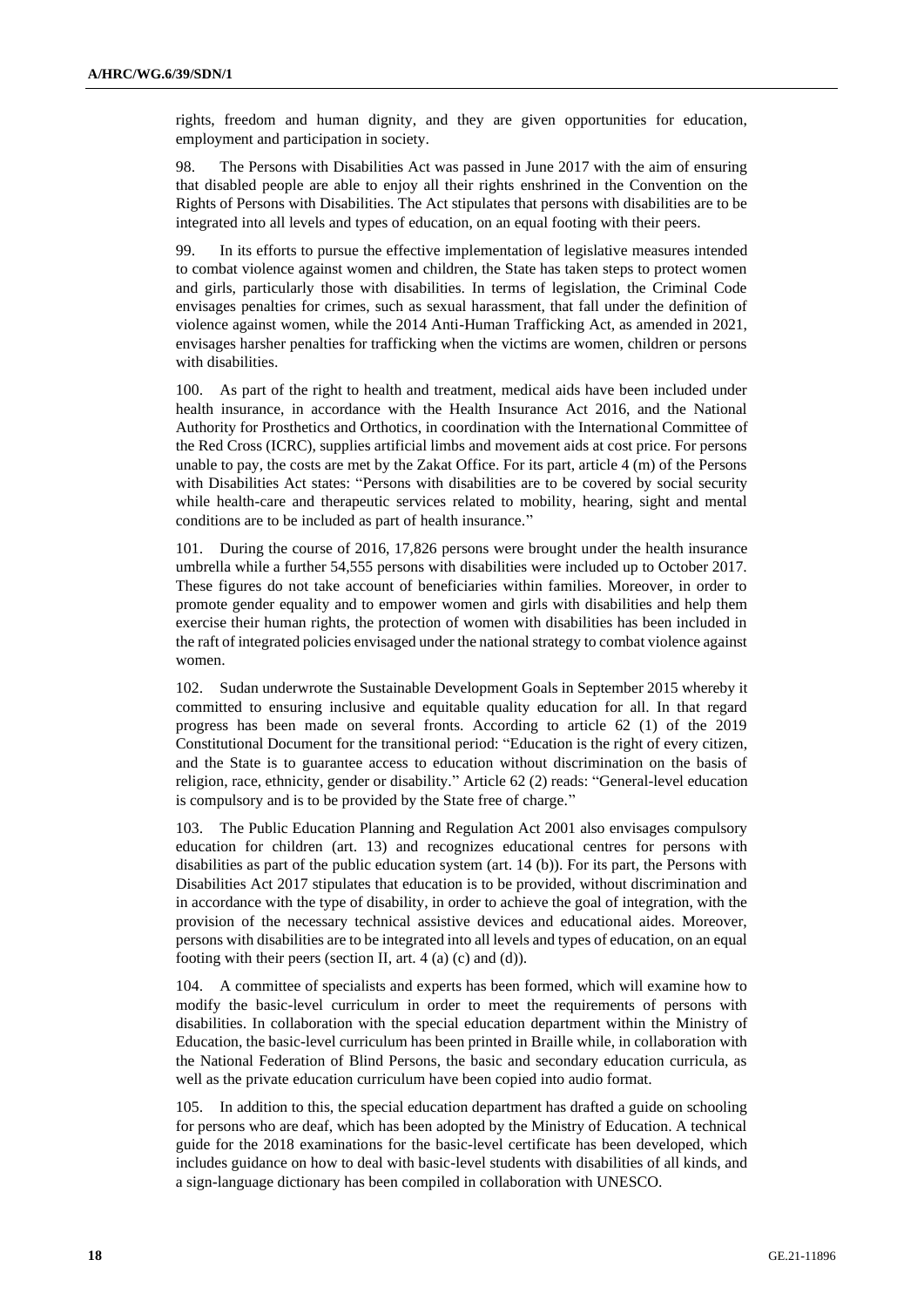106. In 2017, the National Federation of Deaf Persons and the Ministry of Justice compiled a draft sign-language dictionary of legal terminology, while a guide of Sudanese standards and specifications in Braille has been produced by the National Standardization Agency.

107. Despite the many challenges it faces, the State has made considerable efforts to ensure that children with disabilities are able to have an education. These efforts include the upgrading of the special education department within the Ministry of Education to the status of general department rather than subdivision and staffing it with qualified personnel to spearhead the implementation of the integrated education policy.

108. As concerns the right to work, the State has made notable efforts towards capacitybuilding among persons with disabilities to enable them to enjoy equal job opportunities, without discrimination. In this connection, the State has amended a number of its own laws.

109. The State drew up a strategy aimed at the economic empowerment and appropriate employment of persons with disabilities for the period 2017–2020, administered by the Ministry of Labour and Administrative Reform.

110. A detailed plan regarding the national policy for the empowerment of women was developed and incorporated into the second five-year plan 2012–2017. It was applied in the capital and in the states to women in vulnerable categories and women with disabilities.

111. As regards the provision of adequate accommodation to persons with disabilities, article 4 (u) of the Persons with Disabilities Act requires a proportion of land in the public housing plan to be allocated to such persons. In order to avoid long waiting lists, applications from persons with disabilities are examined by a committee set up to consider special cases.

112. The Persons with Disabilities Act provides that all relevant actors are required to give effect to the rights, privileges, facilities and exemptions envisaged for such persons; in addition, certain discriminatory conditions for access to public service have been removed, such as the medical fitness requirement. There has been a tangible improvement in the employment of persons with disabilities in the public sector, in line with the quota laid down in article 24 (7) of the 2007 Civil Service Act, which states: "A proportion of not less than 2 per cent of accredited posts shall be allocated for persons with disabilities, taking due account of the requirements of the job and the nature of the disability."

113. A number of national mechanisms – such as the National Council for Persons with Disabilities – have been set up with a view to pursuing policies, plans and programmes for persons with disabilities and to monitoring the competent authorities to ensure that such persons are able duly to exercise their rights. There are also a number of centres for persons with disabilities, including: the National Federation of Blind Persons, the National Federation of Deaf Persons, the Organization for the Development of Persons with Disabilities, the Voluntary Habilitation Centre for the Protection of Women and Children and the Cheshire Home. All these federations and centres are involved in providing services, facilities and psychosocial guidance in several areas. The State has also developed its national strategy for persons with disabilities.

114. Policies, programmes and procedures have been put in place to disseminate the rights of persons with disabilities and to ensure they are able to participate in economic and social development. Measures have also been taken to reduce risks, avoid catastrophes, ensure humanitarian emergency responses and provide infrastructure access for persons with disabilities. In that connection, the State has adopted a strategy for the resettlement of displaced persons with disabilities in new villages, and has drawn up building plans for existing camps in order to provide better living conditions for affected populations and facilitate the exercise of their human right to adequate housing.

115. As concerns homeless persons with disabilities, a number of shelters exist in Khartoum state where children, young people and older persons with disabilities can find accommodation, basic health services, meals and clothing.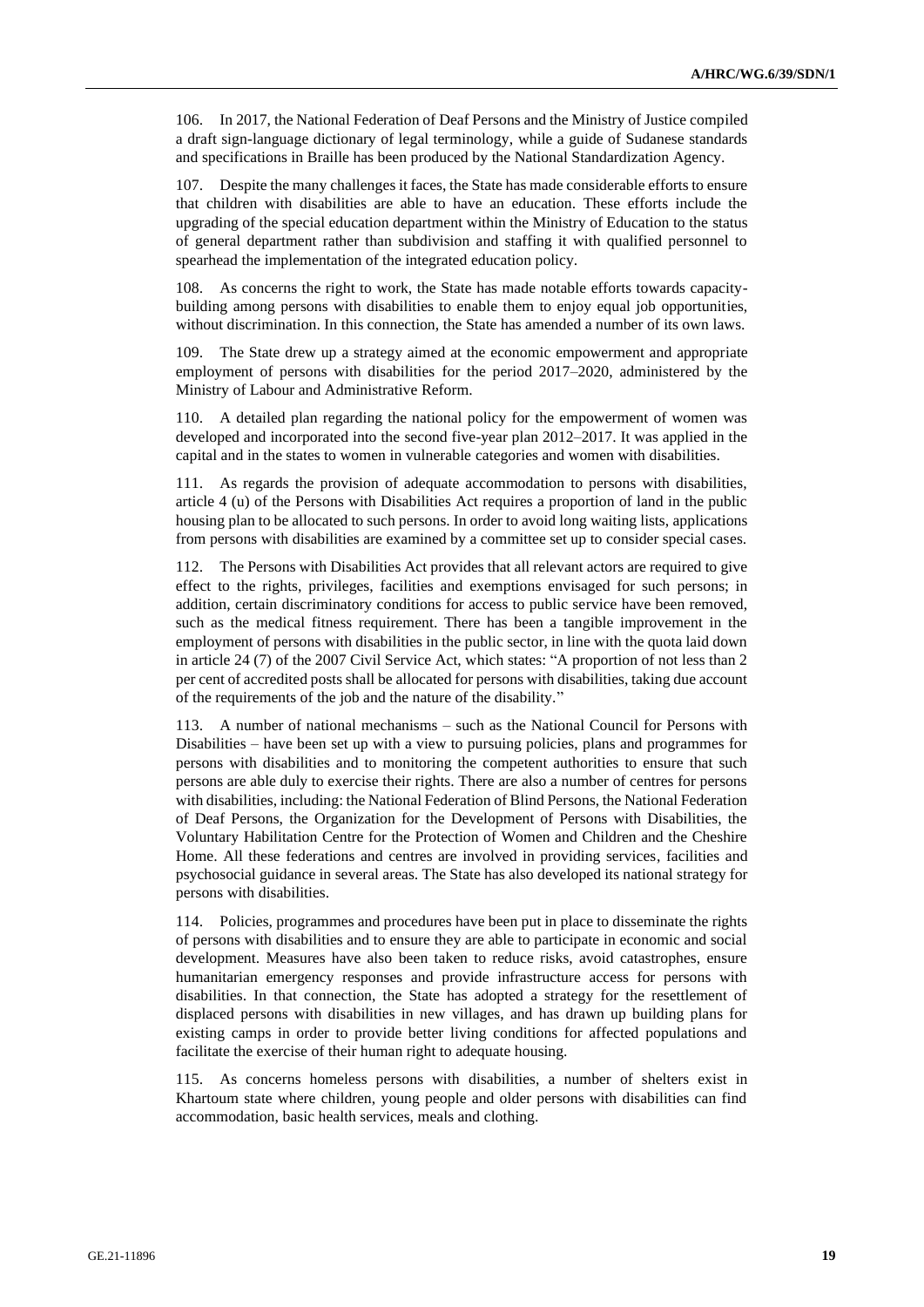#### **Strengthening State mechanisms related to care for the most vulnerable groups**

#### **Recommendation No. 138.52**

116. As part of its efforts in this regard, the State has set up specialized mechanisms to promote the welfare of vulnerable groups such as women. The Ministry of Social Development – as the competent national institution charged with developing policies and strategies for vulnerable categories such as women and persons with disabilities – works as a coordinating body among the relevant authorities in the states.

117. The National Council for Child Welfare and the National Council for Persons with Disabilities have both been reconstituted.

118. The State has established women and family affairs departments in a number of ministries and government institutions and has set up departmental offices at the state level.

119. The State has formed training and technical support partnerships with United Nations agencies.

### **Fundamental freedoms**

#### **Freedom of belief**

#### **Recommendation No. 138.95**

120. The State respects the right to freedom of belief, without discrimination. This is upheld in the Constitutional Document, which explicitly envisages freedom of belief, while the Juba Peace Agreement requires the State to enact legislation criminalizing racism and recognizing religious diversity.

121. As part of the legislative reforms, provisions criminalizing apostasy have been repealed while violations against the religion or beliefs of others have been declared criminal offences.

122. The Government has recognized the religious holidays of different faith communities and a council for religious coexistence in Sudan has existed since 2002.

123. As the result of its fulfilment of its international obligations vis-à-vis religious freedom, Sudan has been removed from the list of countries of particular concern.

#### **Freedom of expression, freedom of peaceful assembly and freedom to form associations**

#### **Recommendations Nos. 138.96–138.101 and 140.49**

124. Freedom of expression, freedom of peaceful assembly and freedom to form associations and organize are guaranteed under the Constitutional Document.

125. Anyone implicated in acts of repression or the killing of protestors is held accountable by the State. Moreover, the Constitutional Document restricts the powers of the general intelligence services to gathering and analysing information then presenting it to the competent authorities.

126. Laws regulating the press, publication and the media are being reviewed and amended to reflect values of freedom of expression and freedom of the media, to keep abreast of technological advances and to achieve consistency with recognized international standards.

127. As part of institutional reforms to the human rights system, the National Human Rights Commission, which acted as an observer to monitor any violations of human rights, has been dissolved. The Commission was an advisory, non-voting member of the National Human Rights Mechanism, which has the task of drafting the periodic report under the universal periodic review. A steering committee is currently running the affairs of the Commission until such time as it can be reconstituted.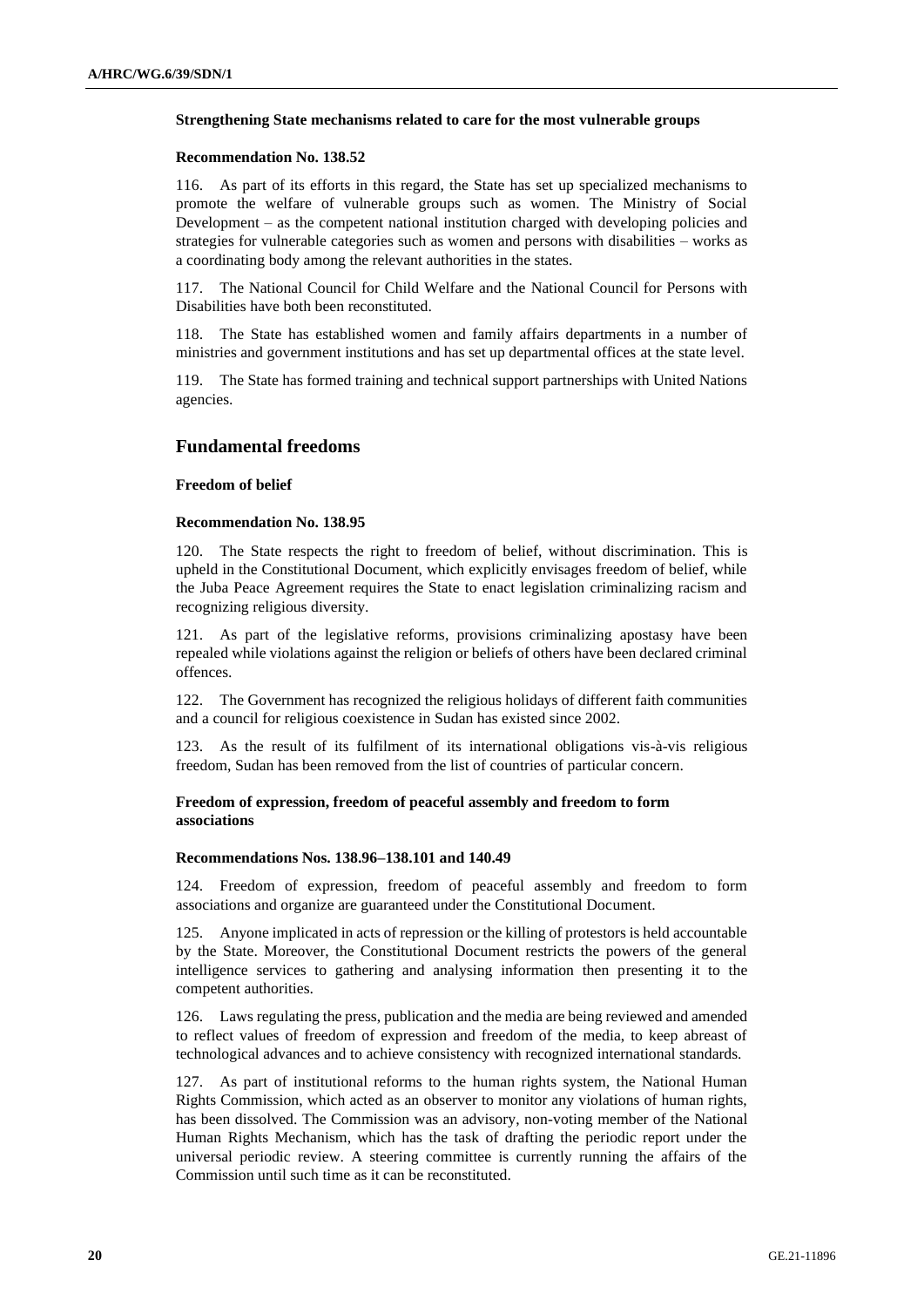128. A charter governing press activity has been signed, which requires the Government to guarantee freedom for the press and other media, in accordance with the law.

129. An advisory committee for media reform in Sudan was formed under Ministerial Decree No. 17 of 2020, its membership made up of media experts, academics, legal scholars and representatives of relevant bodies. Its task is to study and formulate policies regarding the media, in the light of the obligations enshrined in the Constitutional Document.

130. On 17 December 2020, the Public Prosecutor issued instructions concerning the regulation of peaceful demonstrations, under which prosecutors and the police are directed to avoid an excessive use of force, under any circumstances.

131. On 11 January 2021, the Public Prosecutor issued a directive to all security agencies to the effect that civilians are to be arrested only by the criminal police.

## **Migrants, refugees, asylum seekers, displaced persons and human trafficking**

#### **Recommendations Nos. 138.30 and 138.127**

132. As part of its ongoing efforts to address problems associated with asylum and displacement, the State has developed an integrated action plan to implement the "Sustainable Solutions" project and protect displaced persons, in accordance with the Juba Peace Agreement and the Protocol relating to the Status of Refugees. In this, it works alongside governmental and non-governmental mechanisms to address humanitarian conditions in Darfur following the withdrawal of the African Union-United Nations Hybrid Operation in Darfur (UNAMID).

133. Acting under its international obligations, the State has adopted a number of policies, plans and programmes to address asylum-related problems. These may be summarized as follows:

- Shelter until the reasons that led to the asylum no longer subsist;
- Voluntary repatriation to country of origin;
- Resettlement in a third country;
- Absorption and accommodation at the local level;
- Supporting areas affected by refugees and urging the international community to uphold its commitments to help refugees and improve services in the camps.

134. In October 2020, acting under the Constitutional Document, the Juba Peace Agreement was signed between the Sudanese Government and a number of armed groups. The Agreement – which included the Sudan People's Liberation Movement (Northern Sector) and the Revolutionary Front around the areas of Southern Kordofan and Blue Nile – helped to address the issue of displacement and the return of displaced persons to their villages.

135. As part of its efforts to ensure the safety of refugees and asylum seekers, the State drew up a plan for a survey in order to determine their economic and social needs.<sup>5</sup>

136. A memorandum of understanding to update the refugee survey has been signed between the Central Bureau of Statistics and IOM.

137. The Government, working with South Sudan, has adopted a sectoral strategy for displaced persons, refugees, returnees and local communities. It has also implemented the ILO Fair Recruitment Initiative.

138. The Commission for Refugees is the national focal point for incoming international aid from UNHCR and donors. The aid received is used for food, health, education, accommodation, housing, drinking water, etc.

139. Officials of the Ministry of the Interior have received training on civil protection and how to deal with displaced persons in the camps.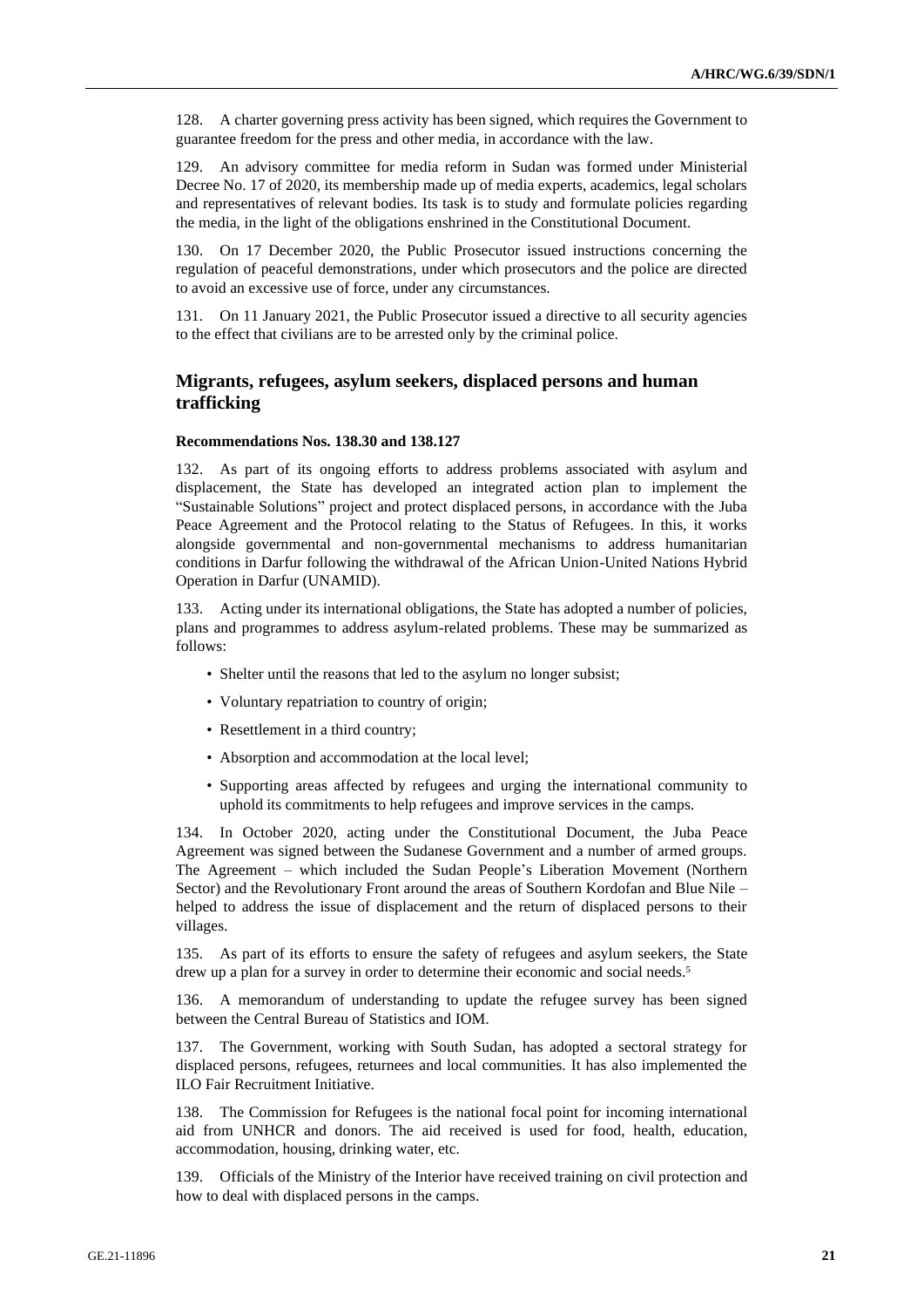### **Ensuring humanitarian aid for persons affected by war and internally displaced persons**

#### **Recommendations Nos. 138.128–138.135, 139.1, 140.39 and 140.51**

Sudan has taken steps to facilitate the unhindered movement of humanitarian aid. The Ministry of Foreign Affairs has requested the Sudanese Embassy in New York to provide partners with information so as to facilitate relief efforts and the movement of aid throughout the country.

141. The United Nations "Sustainable Solutions" project facilitates relief operations and ensures that aid reaches those in need, opening up and securing humanitarian corridors and protecting humanitarian workers. For its part, the State has made considerable efforts to guarantee basic services for displaced persons in the country and has launched a number of projects of its own, including the following:

- Repairing roads and bridges to facilitate the flow of goods and the movement of communities during the rainy season;
- Building and repairing reservoirs and dams;
- Extending the national electricity grid to the states of Darfur and exploiting alternative energy by expanding the deployment of solar power plants, especially in villages;
- Planning and mapping out the routes followed by nomads and launching joint committees between nomads, on the one hand, and citizens and farmers who live along the routes, on the other, with a view to avoiding violations;
- Providing water along the seasonal routes followed by herders;
- Revitalizing the economy to achieve sustainable development by reviving strategic projects on agriculture and animal husbandry.

142. A joint committee has been formed between the Sudanese Government and certain armed groups, including the Sudan People's Liberation Movement (Northern Sector) which controls the areas of the Nuba Mountains and Blue Nile. The purpose of the committee is to open routes for the arrival of humanitarian aid to the states of Blue Nile, Southern Kordofan and Darfur, then to secure those routes via the competent security agencies, in cooperation with the World Food Programme (WFP).

143. The Government has acted to address the humanitarian emergency caused by a local conflict in the states of Western and Southern Darfur. Working with other stakeholders, it has allocated and sent out relief supplies then overseen their distribution. It has also opened the route to the city of El Geneina in Western Darfur state, to enable humanitarian access to displaced persons.

144. In applying the Protocol relating to the Status of Refugees to its humanitarian action in favour of persons displaced and affected by war, the Humanitarian Aid Commission has issued directives to accelerate and facilitate access for humanitarian organizations and humanitarian aid, at the same time eliminating all provisions that had previously hindered such access.

145. A coordination mechanism has been set up in the state of Western Darfur to oversee and monitor the distribution of humanitarian aid, in cooperation with the relevant organizations.

146. As part of efforts to address problems associated with internal displacement, a displacement and voluntary-return unit has been set up to monitor the voluntary-return programme for displaced persons in Khartoum and Rumbek.

#### **Combating human trafficking**

#### **Recommendations Nos. 138.54 and 139.6–139.9**

147. The State has taken the following steps to combat human trafficking: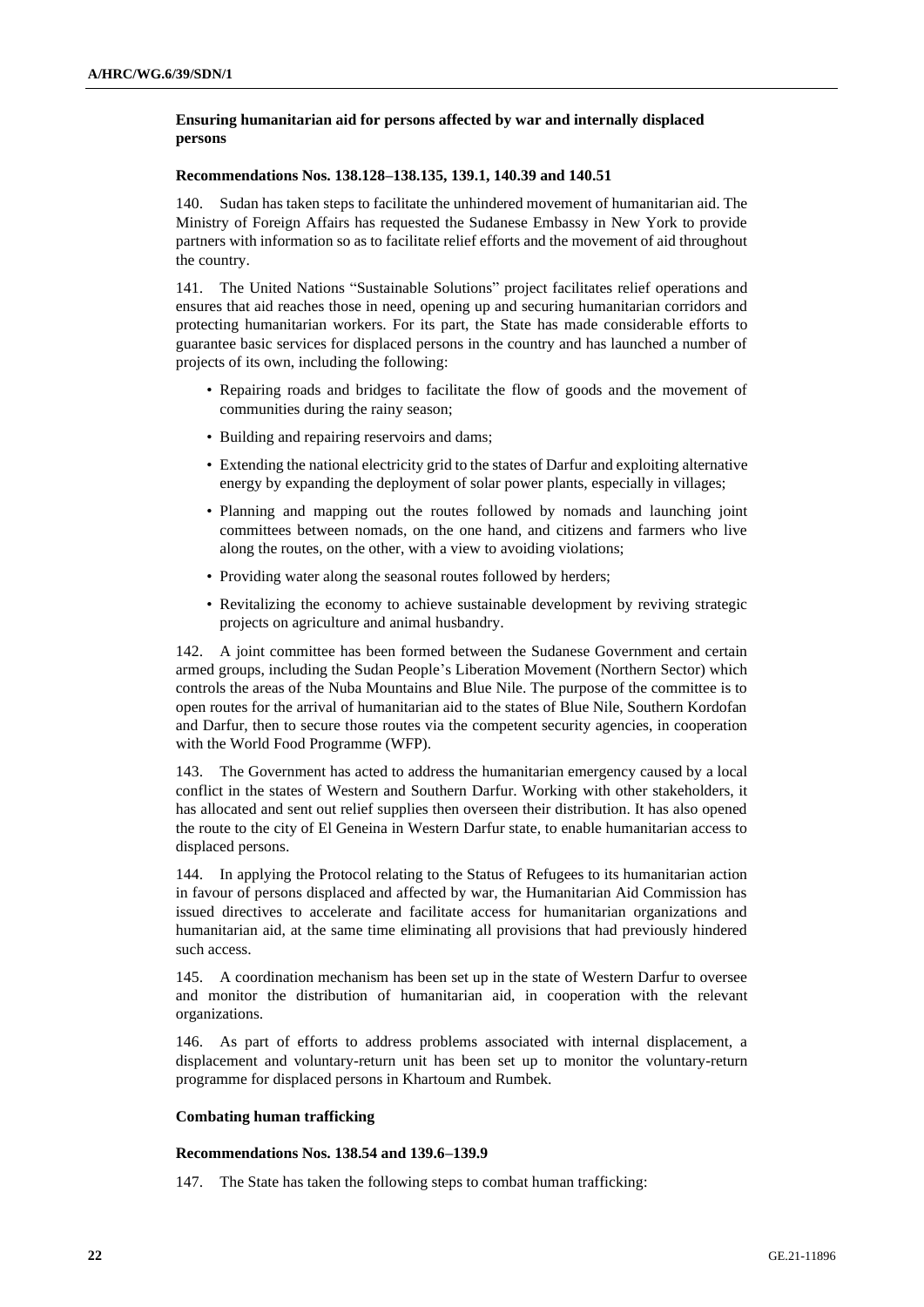- Entering into bilateral agreements with most neighbouring States to cooperate on preventing impunity;
- Forming joint forces under unified command with four other nations: Sudanese-Libyan; Sudanese-Chadian; tripartite Sudanese-Chadian-Central African; and Sudanese-Ethiopian. The forces serve to control and monitor shared borders;
- Amending, in 2021, the Anti-Human Trafficking Act of 2014 by extending the definition of the offence to include all the means and methods whereby it is committed and eliminating the concept of "consent" of victims, who are now treated as victims and face no criminal responsibility. The amendments also envisage harsher penalties if the victim of the offence is a female, a child under the age of 18 or a person with a disability (art. 9 (2) (b) of the Anti-Human Trafficking Act of 2014, as amended in 2021);
- Creating a committee to review the Anti-Human Trafficking Act of 2014, as amended in 2021; the committee is currently considering the possibility of including migrant smuggling under the Act;
- Setting up a specialized public prosecution office for cases of human trafficking in the state of Kassala in eastern Sudan. Further prosecutors have been assigned to other states affected by human trafficking;
- Ensuring that the Office of the Public Prosecution cooperates with the International Criminal Police Organization (INTERPOL) and with the National Commission on Counter-Terrorism to update travel-ban and sanctions lists against any group or entity associated with Da'esh or with Al-Qaida, as per Security Council resolution 2368 (2017);
- Establishing a special section within the Office of the Public Prosecution that concerns itself with extradition and extradition requests in regard of fugitives, the purpose being to pursue cooperation between nations in the fight against crime and impunity (one foreign national was extradited in 2018, at the request of Italy, for offences related to unlawful migration);
- Creating a protective environment for children through the work of community childand woman-protection networks in the states of Khartoum and Kassala. There are some 155 children's homes distributed across Northern Darfur that provide services to minors. In some states, such homes are run by civil society organizations.

148. The National Commission on Human Trafficking, working with other national mechanisms, runs programmes to protect children and their rights. They include:

- Renewal of the memorandum of understanding with ICRC on 23 January 2020. The memorandum exists to disseminate, promote and integrate the principles of international humanitarian law, including rules of engagement, into the training of the armed forces and into their operations;
- Signing memorandum of understanding with the Geneva Institute for Human Rights on 6 November 2020, with the aim of promoting and integrating international human rights standards among the armed forces;
- Updating the training guide for the armed forces on the rights and protection of child victims of armed conflict and child soldiers, in collaboration with UNICEF and the Roméo Dallaire Initiative for Child Soldiers;
- The National Commission on Human Trafficking has drawn up a three-year national plan for 2021–2023. The plan aims to prevent human trafficking, protect victims, pursue criminal prosecutions and encourage involvement at both regional and international level.

149. The State seeks to provide the National Commission on Human Trafficking with the financial resources it requires to conduct its activities. However, although it has been allocated a separate budget, the economic conditions of the country are such as to prevent that happening. Nonetheless, some activities and programmes are carried out in cooperation with international partners and United Nations agencies.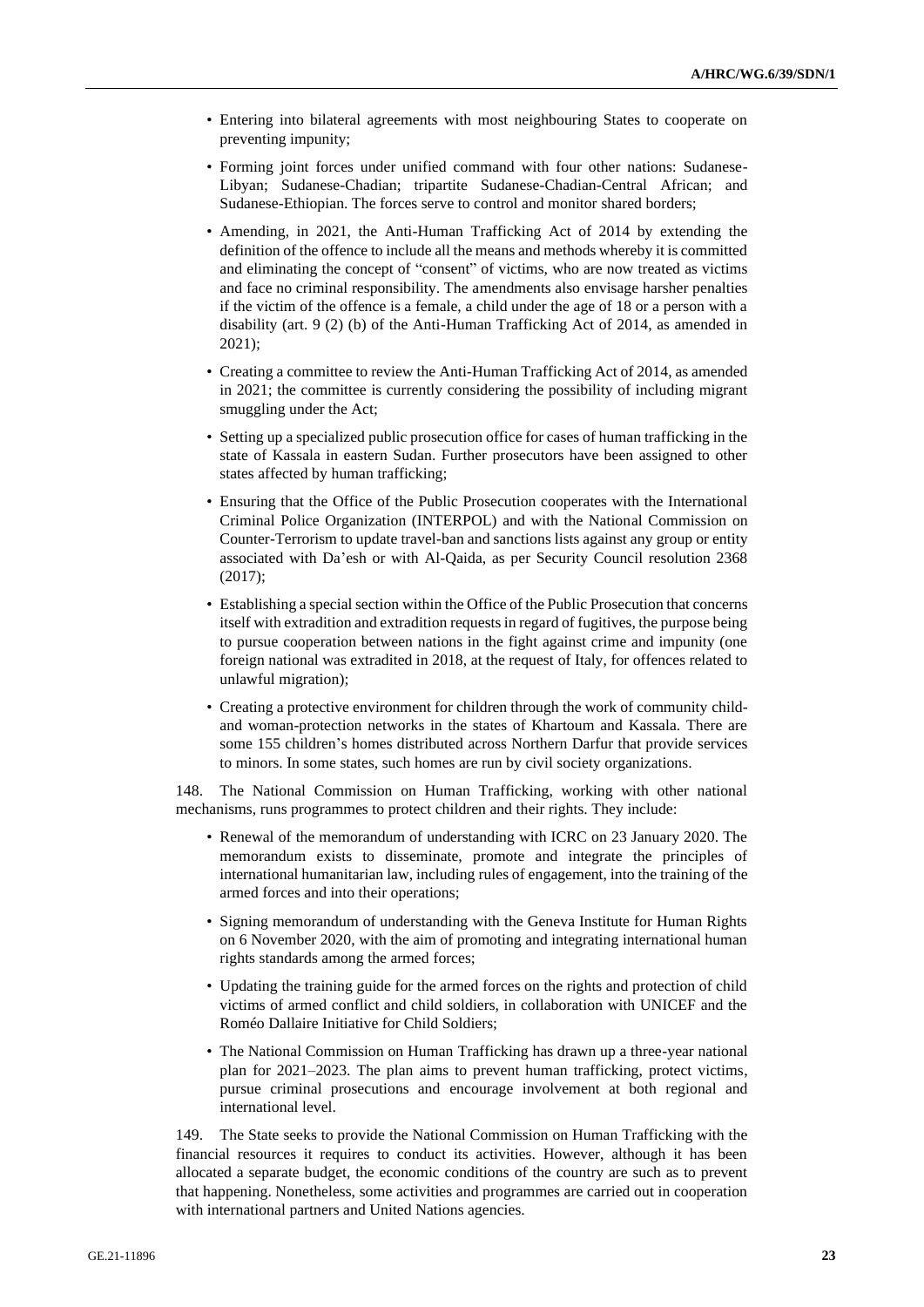150. The State has designed the web page for Sudan on the "Extradite Manual", which is a website on judicial cooperation and extradition of offenders between the countries of the Horn of Africa and Yemen in matters concerning transnational organized crime, including terrorism and human trafficking, with the support of the European Union.

151. Sudan participates in international and regional meetings on human trafficking and continues to cooperate with States of the Eastern Africa Police Chiefs Cooperation Organisation (EAPCCO) with a view to eliminating human trafficking. EAPCCO seeks to combat transnational crime by strengthening cooperation between its member States and INTERPOL.

152. Capacity-building measures have also been taken with a view to combating human trafficking:

- Specialized workshops and training courses have been held in collaboration with the regional office of the United Nations Office on Drugs and Crime and a number of international and national partners;
- In accordance with the national plan for the protection of civilians, security forces have been trained in human rights, investigative skills, investigation of cybercrimes and how to combat transnational organized crime;
- Law enforcement officials and around 170 prosecutors received training in the period 2018–2021;
- Staff of the Central Bureau of Statistics have been trained on how to collect administrative data on human trafficking;
- Training has also been given to inspection teams of the Ministry of Labour and to members of civil society organizations.

# **Cooperation with the United Nations system and human rights mechanisms**

#### **A. Cooperation with human rights mechanisms**

#### **Recommendations Nos. 138.59–138.63, 138.138, 138.139, and 140.31–140.35**

153. Sudan is a regular presence at meetings of the Human Rights Council of the United Nations and it coordinates closely with international and regional mechanisms, special rapporteurs, delegations and representatives of international and regional organizations.

154. In 2016, Sudan cooperated with the Special Rapporteur on the negative impact of unilateral coercive measures on the enjoyment of human rights.

155. The period covered by the report covers that of the mandate of the Independent Expert on the situation of human rights in the Sudan, established under agenda item 10 of the Human Rights Council. With its renewal, the mandate continued over the period 2015–2020.

156. In September 2019, in the context of its cooperation with OHCHR, Sudan signed an agreement for the establishment of an OHCHR country office. The start of that office's activity coincided with the end of the mandate of the Independent Expert, in accordance with Human Rights Council resolution 39/22 of 2019.

157. Sudan has also cooperated with the United Nations Integrated Transition Assistance Mission in the Sudan (UNITAMS), established under Security Council resolution 2524 (2020).

#### **B. Cooperation with the International Criminal Court**

### **Recommendations Nos. 141.32, 141.34 and 141.37**

158. A memorandum of understanding and cooperation has been signed between the Office of the Prosecutor of the International Criminal Court (ICC) and the Ministry of Justice.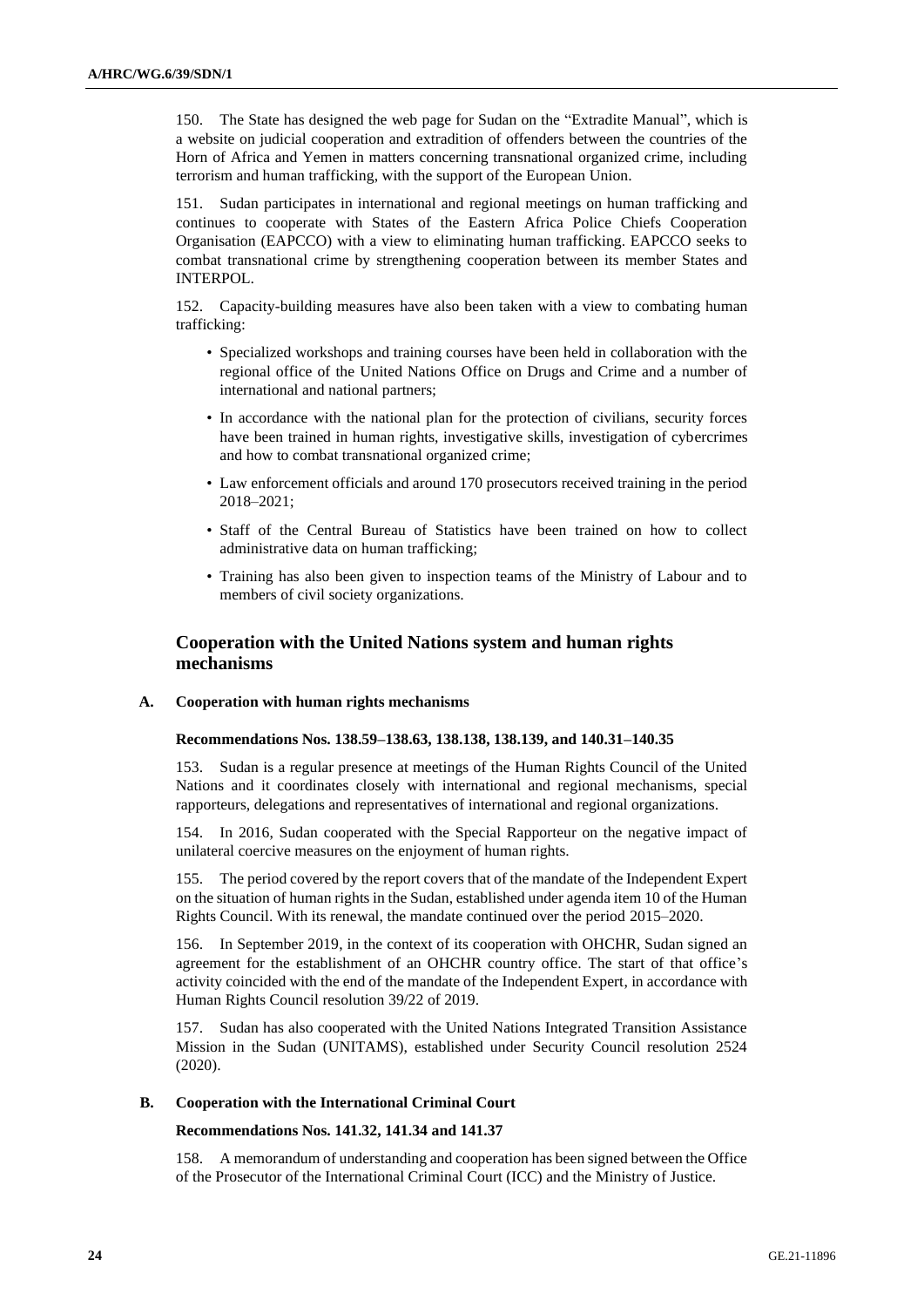159. Article 24 of the Juba Peace Agreement, which is an integral part of the Constitutional Document, envisages cooperation with ICC in regard of persons who are the subject of ICC arrest warrants.

160. There has been cooperation with the ICC Prosecutor in connection with investigations and inquiries concerning Ali Muhammad Abd-Al-Rahman (Kushayb).

161. On 17 January 2020, a number of deputy prosecutors were assigned to pursue investigations into general cases related to Darfur. In accordance with the memorandum between the Office of the Prosecutor of ICC and the Government of Sudan, they cooperate with the ICC Chief Prosecutor, under the supervision of the Sudanese Public Prosecutor.

162. The crimes of Darfur have been investigated in accordance with existing laws, and arrest warrants have been issued for a number of persons implicated therein.

163. The State is currently cooperating with the ICC Chief Prosecutor in connection with investigations concerning Ali Muhammad Abd-Al-Rahman (Kushayb).

#### **Protection of civilians**

#### **Recommendations Nos. 138.90–138.92**

164. The Government called on the Security Council to adopt a resolution to establish UNITAMS and to provide assistance in peacebuilding, protecting civilians and establishing the rule of law. The Government has also sought support for the implementation of the national plan for the protection of civilians, which Sudan developed in response to Security Council resolution 1591 (2005) to monitor sanctions and carry out tasks set by the Security Council.

165. The Public Prosecutor of Sudan has issued decrees for the formation of the following commissions to investigate reports of killings:

- A commission to inquire into violations and extrajudicial killings against peaceful rallies between December 2018 and April 2019; it conducts its investigations under article 186 of the Criminal Code, which concerns crimes against humanity;
- A commission in December 2020 to investigate extrajudicial killings, human rights violations and acts that constitute crimes under the 1991 Criminal Code between 30 June and 11 April 2019, including instances of rape and torture inside prisons and detention facilities;
- A commission in 2020 to investigate the killing of student Muhammad Abd al-Salam; inquiries in the case are still ongoing;
- A commission in November 2019 to investigate killings that took place in September 2013 along with human rights violations and other incidents related to the same events; inquiries in the case are still ongoing;
- A commission to investigate the execution of 28 officers of the armed forces on 24 April 1990;
- A commission to investigate the killing of Dr. Ali Fadl (the perpetrators have been arrested);
- A commission in 2021 to investigate cases of persons killed during the revolution of December 2018;
- A commission in 2019 to investigate and uncover the facts behind the disappearance of persons following the break-up of a sit-in in front of the general headquarters of the armed forces;
- An investigation has been conducted into the killing of the student Mahjoub al-Taj (the perpetrators have been arrested and are being tried).

166. On 11 January 2021, the Public Prosecutor of the Government of Sudan issued a directive to all security agencies to the effect that civilians are to be arrested only by the criminal police. This is in enactment of the principle of immediate, independent and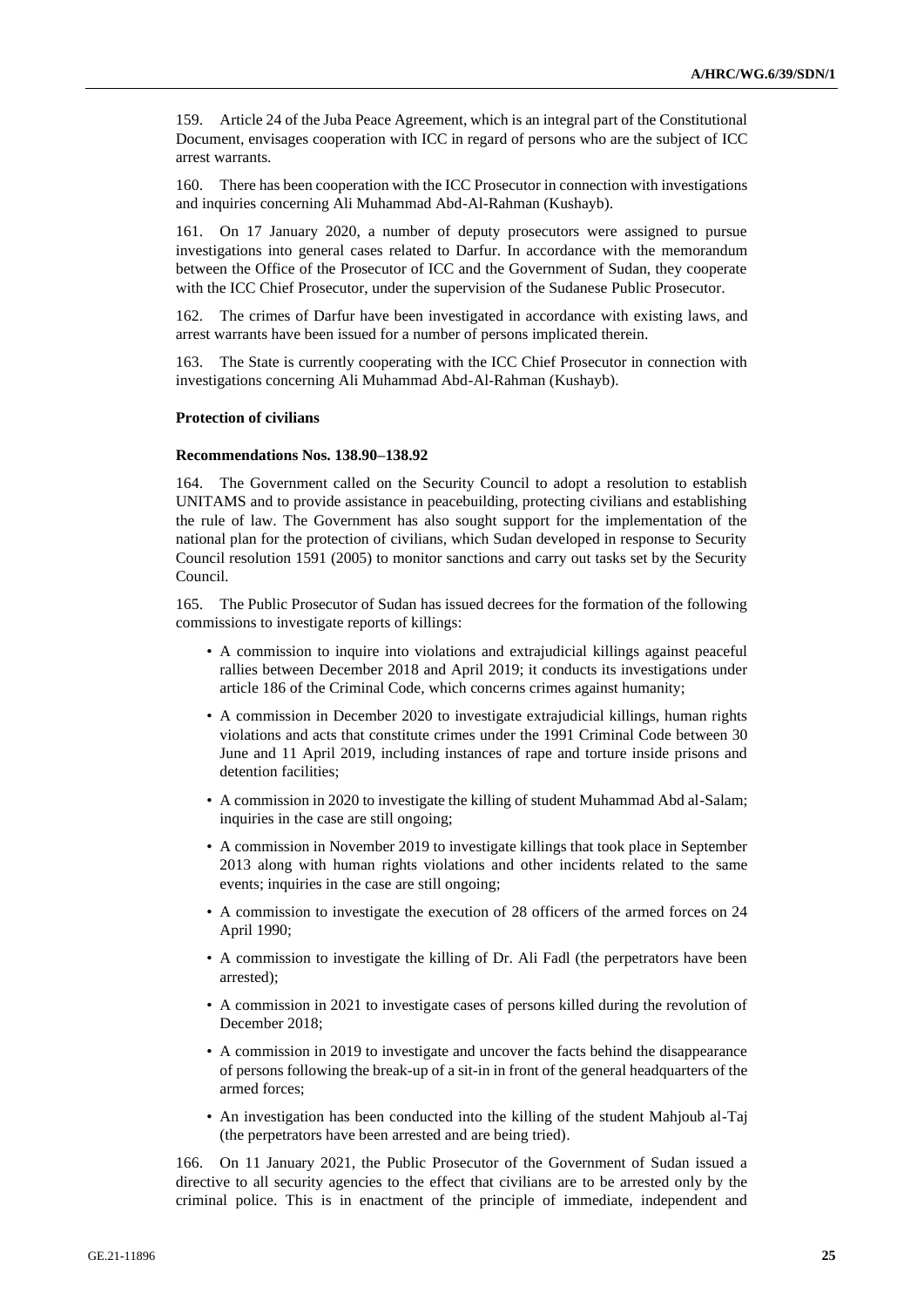comprehensive investigation into any allegation of torture or excessive use of force by State officials, or any other human rights violations including sexual violence.

167. The State has pursued its efforts to provide training to law enforcement officials, to which end it has organized a number of specialized courses on human rights standards and their application, in order to ensure that civilians are protected from any discriminatory or inappropriate treatment.

# **Armed conflict**

### **Recommendations Nos. 138.53, 139.2, 140.37, 140.38, 140.48, 140.52–140.54, 141.20 and 141.22**

168. By signing, alongside a number of armed resistance groups, the 2020 Juba Agreement for Peace in the Sudan in 2020, the transitional Government intended to support peaceful political transition, put an end to conflict, renounce all forms of violence, uphold the principle of accountability and combat impunity, as set forth in the Constitutional Document. The Government also undertook to work towards a just and comprehensive peace, to end the war and address its after-effects and to implement the voluntary repatriation programme for displaced persons, while also taking account of special interim measures for war-affected and underdeveloped areas and for the more seriously affected groups.

169. In signing the Juba Peace Agreement, the transitional Government, the Sudan People's Liberation Movement (Northern Sector) and the Revolutionary Front came to agreement on a number of issues, including the demarcation of the regions of Southern Kordofan and Blue Nile, as well as authorities, jurisdictions and commissions.

170. As part of its engagement with international stakeholders, the Government of Sudan has signed an agreement with the United Nations concerning cooperation to prevent sexual violence in conflict. The agreement covers a number of questions, the most significant of which are:

- Ensuring access to justice and strengthening the rule of law;
- Deploying advisers on human rights and the protection of civilians from civilian and police forces; their function will be one of counselling and coordination to increase the degree and effectiveness of protection;
- Strengthening the role of the police in crime prevention, especially among displaced persons;
- Setting up monitoring centres and early warning networks and taking preventive measures to avoid community tensions;
- Facilitating access to justice and rehabilitation and establishing new courts in rural areas where legal proceedings can be pursued.

171. As a way of preventing attacks against civilians, the State has adopted an integrated approach to crisis management in Darfur with a view to reducing the number of crimes committed in that region. At the same time, the presence of organs of the judiciary – such as prosecution offices and courts – has been strengthened in areas that have recently witnessed conflicts. Human rights violations, particularly sexual assaults in conflict areas, were recorded over 12 months during the transitional period, for which reason the Security Council issued its resolution 2524 (2020).

172. A special prosecutor for crimes committed in Darfur has been appointed to conduct inquiries into all allegations of sexual violence in conflict zones. The Special Court for Darfur was established before the transitional period and its mandate was renewed under the Juba Peace Agreement.

173. The Prosecutor General has assigned a number of deputy prosecutors to pursue investigations into incidents in Darfur in general, and into cases of sexual violence in particular. They work under the Public Prosecutor's direct supervision and in cooperation with the ICC Chief Prosecutor and the Ministry of Justice.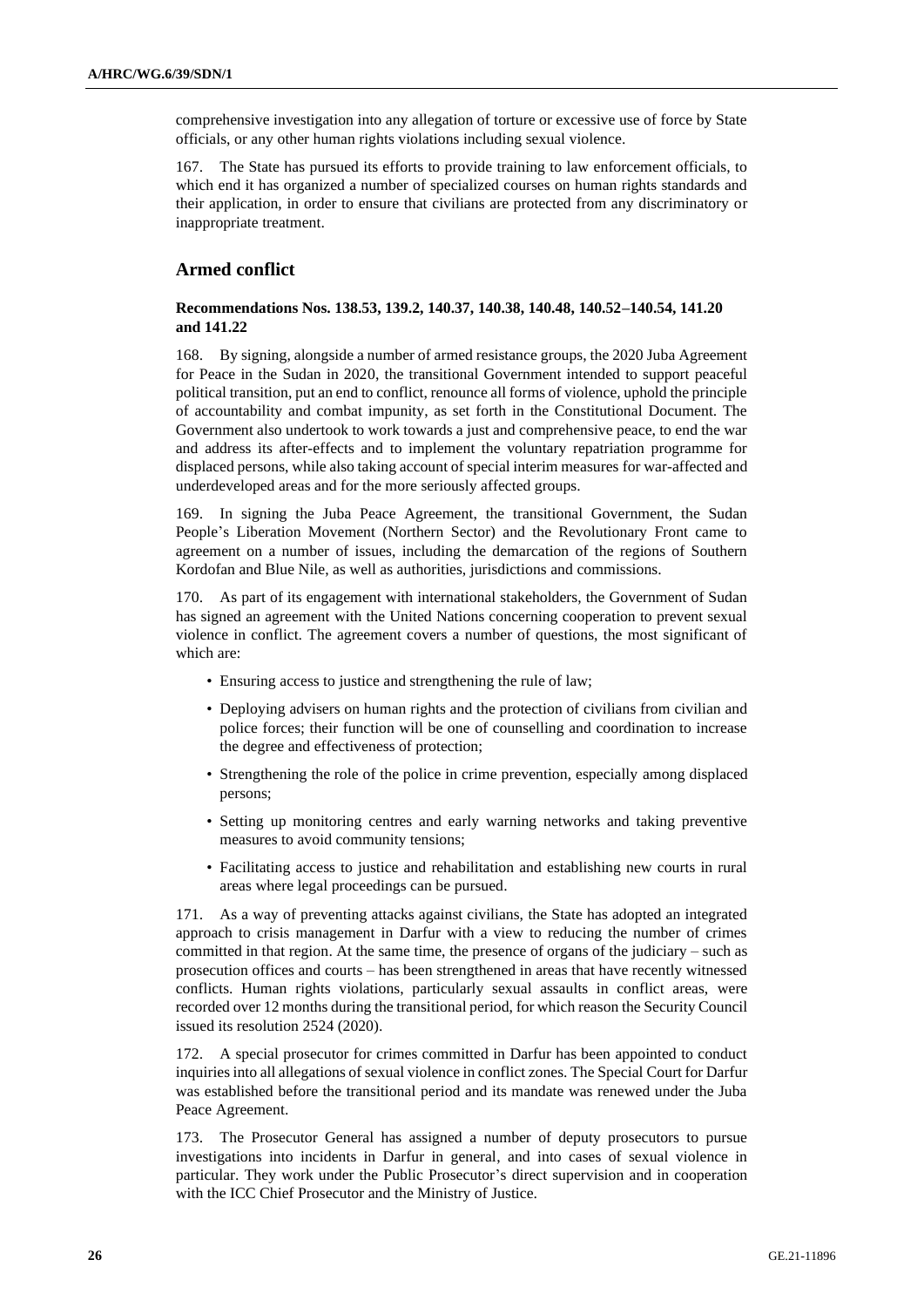174. With regard to investigations into alleged human rights violations in camps for displaced persons, the commission of inquiry into the incidents in El Geneina and Karandaq camp No. 1 has referred 33 cases to the courts. Another commission has been formed to look into the latest incidents at Kalma camp.

175. Prosecutors specializing in cases involving families and children have been deployed to all areas of Sudan while judges who also specialize in such matters have been appointed.

#### **Children and armed conflict**

#### **Recommendations Nos. 138.31, 138.32, 138.51 and 139.3–139.5**

176. In March 2016, the State signed an action plan with the United Nations to protect children from violations in areas of armed conflict. This led, in July 2018, to the removal of Sudan and its security forces from the list of States that recruit children. In August 2018, a simplified road map was drawn up to protect children from violations during armed conflict; the map is still in the process of being implemented with the United Nations.

177. In 2020 following the departure of the UNAMID mission, the State adopted a plan to protect civilians. In that connection, civilian protection forces and the civil affairs component were brought together and deployed at the end of June 2020.

178. The use of children in armed conflict has been made a criminal offence under domestic laws such as the Armed Forces Act 2007, as amended in 2013, and the Children's Act.

In accordance with an amendment to the Criminal Code, the family and child protection units are working to implement the referral system, which envisages care and reform measures for child offenders outside the ordinary justice system by referring them to a community institution designated by the Office of the Public Prosecution or the courts. Mechanisms for the protection of children in armed conflicts – such as the children's rights unit – which work alongside partners and other mechanisms, are making a considerable impact at the domestic, regional and international levels. There is a move towards establishing a child protection unit as part of the national security apparatus and to extend the mandate of family and child protection units in the police to include the protection of children during armed conflict.

180. The family and child protection units provide medical care as well as psychosocial and legal support to child victims and offenders. The child hotline acts as a watchdog and a source of support for children and adolescents who have suffered abuse.

In November 2020 – in enforcement of article 5 (2) (k) of the Children's Act, under which children are guaranteed protection from all forms of violence – the Minister of Education issued a regulation to control behaviour in educational institutions. Under the regulation, educational institutions are required to ensure the availability of a psychologist and social worker.

### **Administration of justice**

### **Recommendations Nos. 138.92, 139.10, 139.11, 141.33, 141.35, 141.44–141.47**

182. As stated in article 8 of the Constitutional Document, one of the most urgent priorities of the transitional period is to pursue legal and institutional reforms. These will serve to restore and develop the system of human rights and justice and to ensure judicial independence and the rule of law, while fulfilling the requirements of justice in general and of transitional justice in particular.

183. As part of the reform of the justice system, the post of Public Prosecutor has been separated from the Ministry of Justice.

184. The Office of the Public Prosecution has established a number of commissions to conduct inquiries against persons implicated in the ruin of the national economy. Arrest warrants and extradition requests have been made against a number of accused persons, some of whom have been referred for trial.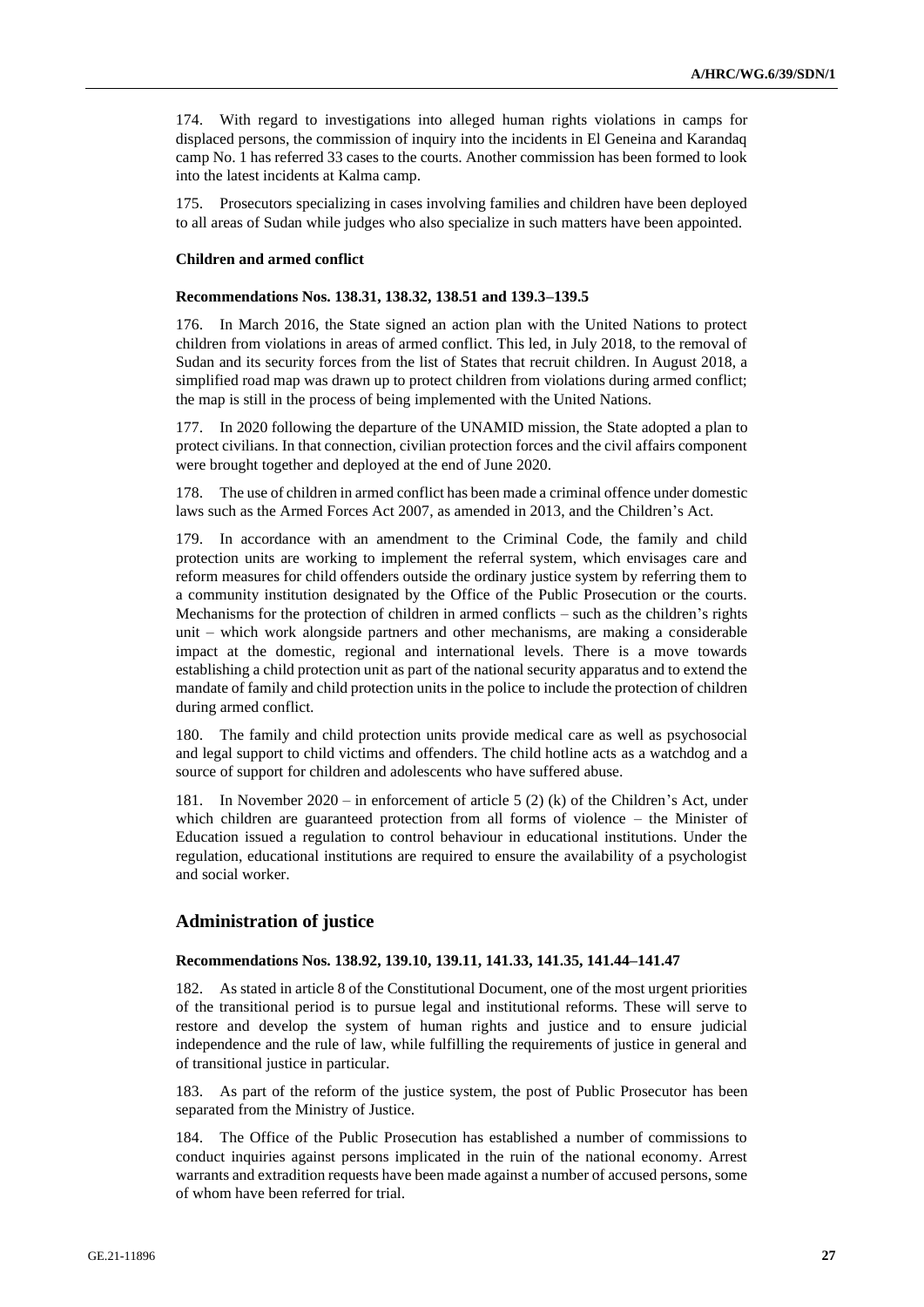185. In line with the Constitutional Document, the Council of Ministers issued its Decree No. 63 of 2019 to establish a national commission with a mandate akin to that of the Office of the Public Prosecution to pursue inquiries into allegations of human rights violations and to refer persons before the courts.

186. For its part, the Sovereignty Council has set up an independent national commission to conduct an investigation into the break-up of the sit-in in front of the general headquarters of the armed forces, on 3 June 2019.

187. The Office of the Public Prosecution has established 10 commissions of inquiry to look into violations of international humanitarian and human rights law in the period between 1989 and 2021. The commissions, which include civil society organizations as part of their membership, will consider issues such as: torture and other cruel or inhuman treatment, excessive use of force by government forces, enforced disappearances, extrajudicial killings, sexual violence, gender-based violence, etc. Immunity has been lifted from members of government forces implicated in violations, and a number of them have been brought to trial while investigations against others are still ongoing.

188. On 17 January 2020, a number of deputy prosecutors were assigned to pursue investigations into general cases related to Darfur. In accordance with the memorandum between the Office of the Prosecutor of ICC and the Government of Sudan, they cooperate with the ICC Chief Prosecutor, under the supervision of the Sudanese Public Prosecutor.

189. Arrest warrants have been issued against persons wanted by ICC for violations of international humanitarian law and human rights in Darfur.

190. Cooperation is currently ongoing with the ICC Prosecutor in connection with investigations and inquiries concerning Ali Kushayb.

191. On 17 December 2020, the Public Prosecutor issued instructions concerning the regulation of peaceful demonstrations, under which prosecutors and the police are directed to avoid an excessive use of force, under any circumstances.

192. On 11 January 2021, the Public Prosecutor issued a directive to all security agencies to the effect that civilians are to be arrested only by the criminal police.

193. The Ministry of the Interior and the Commission to Combat Human Trafficking compile regular statistics about trafficking to inform the public about the extent and prevalence of the crime.<sup>6</sup>

194. The national courts have heard several cases relating to abortion, rape, terrorism and human trafficking. In order to support measures to prevent such offences, statistics and indicators have been issued showing the number of crimes committed, their prevalence and the sentences handed down by the courts between 2016 and 2020.<sup>7</sup>

#### **Death penalty**

#### **Recommendations Nos. 141.23–141.31**

195. In line with legislative developments and legal reforms, notably the 2020 amendment to the Criminal Code of 1991, all forms of corporal and cruel punishment have been abolished. The death penalty has likewise been abolished for *ta'zir* offences and cannot be handed down against anyone under the age of 18.

# **IV. Challenges**

196. Though eager to honour its international commitments, Sudan nonetheless faces a number of challenges and difficulties that hinder its ability to do so to the full. These consist in:

• The severe economic crisis in the country, which has affected the general national situation;